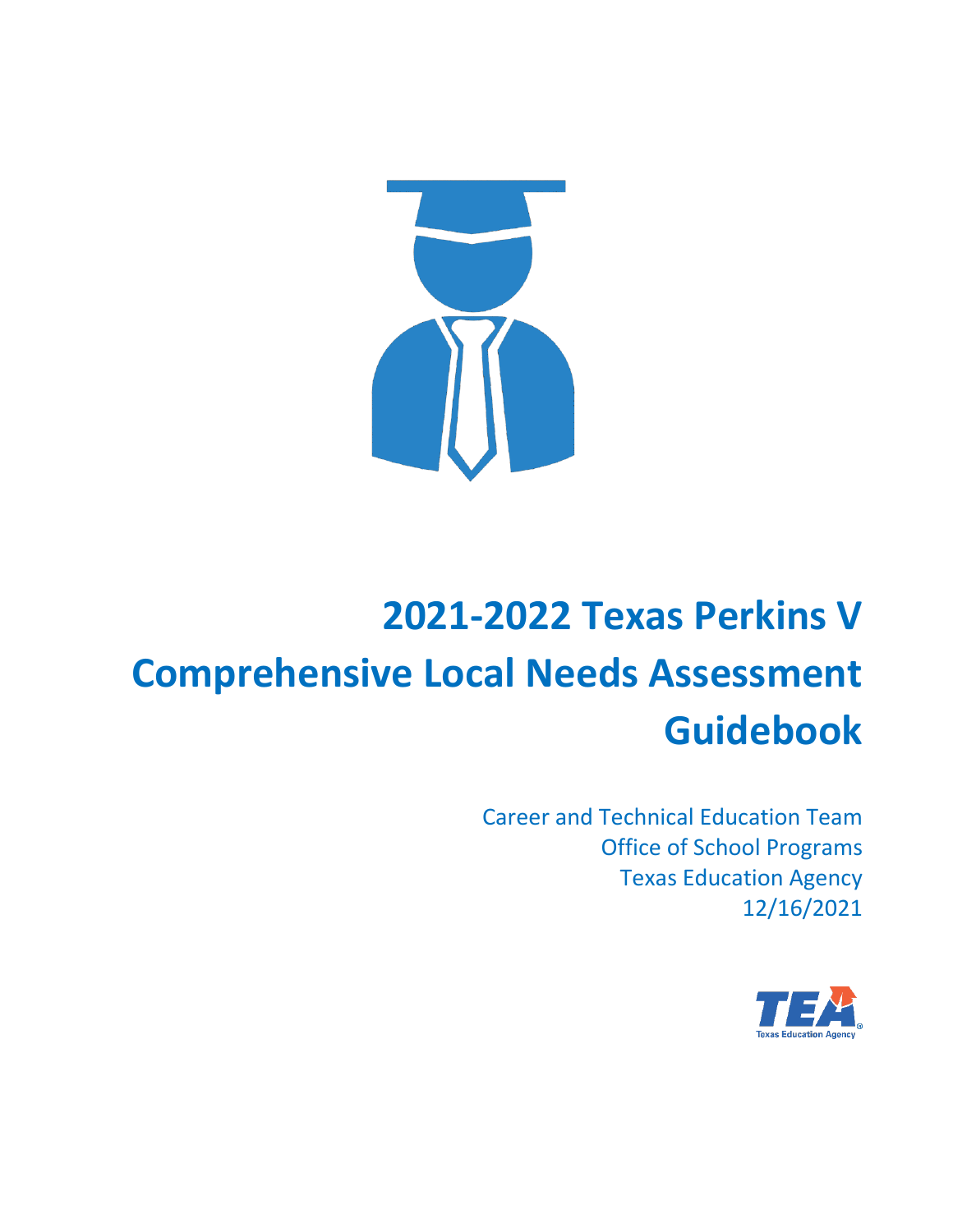

# Table of Contents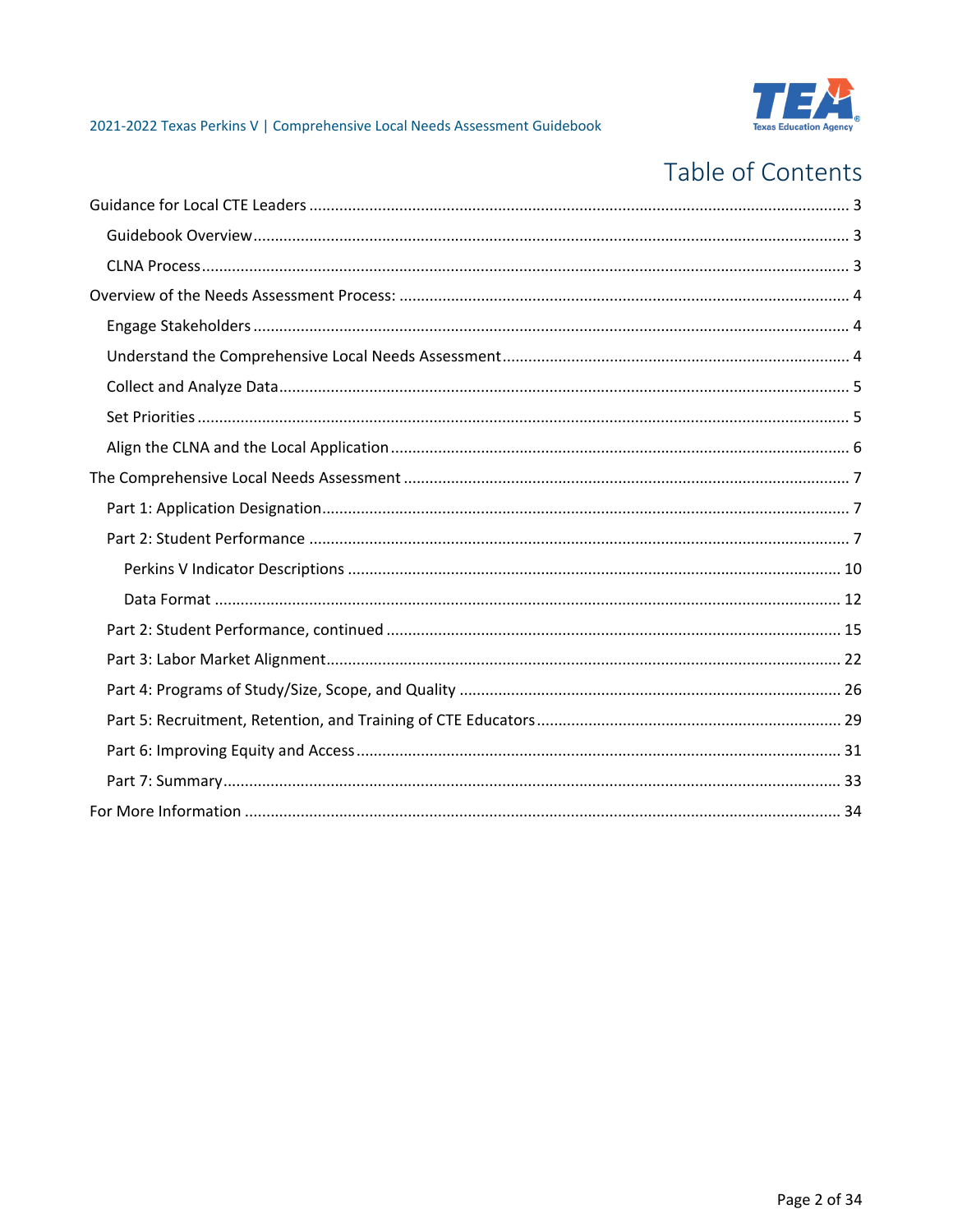

### <span id="page-2-0"></span>**Guidance for Local CTE Leaders**

The CLNA drives the local application development and future Perkins spending decisions.

One of the most significant changes introduced in the Strengthening Career and Technical Education for the 21st Century Act (Perkins V) is the addition of the Comprehensive Local Needs Assessment (CLNA). The law states local eligible recipients must complete a CLNA related to career and technical education once every two years.

The CLNA is designed as the foundation of Perkins V implementation at the local level. This process provides an opportunity for local education agencies (LEAs) to take an in-depth look at their entire career and technical education (CTE) system and identify areas where targeted improvements can lead to increased opportunities and outcomes for student success. The local needs assessment can be a powerful opportunity to engage stakeholders in a common understanding and vision for the future of CTE in the local community.

The purpose of the CLNA is to support data-driven decision making and more closely align planning, spending, and accountability activities under Perkins V. The results of the local needs assessment must form the foundation of the local application and drive local spending decisions. A seamless connection should exist between the strengths and areas of opportunity identified in the CLNA and the strategies and activities outlined in the local application.

The LEA must use the local needs assessment to comprehensively evaluate, in consultation with stakeholders, CTE programs. In addition, the LEA is called upon to summarize findings as part of its work.

The CLNA sections are:

- 1. Application Designation
- 2. Student Performance
- 3. Labor Market Alignment
- 4. Programs of Study: Size, Scope, and Quality
- 5. Recruitment, Retention, and Training of CTE Educators
- 6. Improving Equity and Access
- 7. Summary

# <span id="page-2-1"></span>Guidebook Overview

This CLNA guidebook is designed to assist LEAs with the completion of the comprehensive local needs assessment. The comprehensive local needs assessment process is intended to be a regular part of a LEAs' data-driven decision making and program improvement system.

# <span id="page-2-2"></span>CLNA Process

Below is a suggested process for successfully completing the CLNA. The CLNA process merits a great deal of intentional thought and planning to coordinate the various sections, leadership members, and stakeholders in a way that brings about accurate, actionable, and strategic results leading to highquality student employment outcomes. Consider the CLNA process as a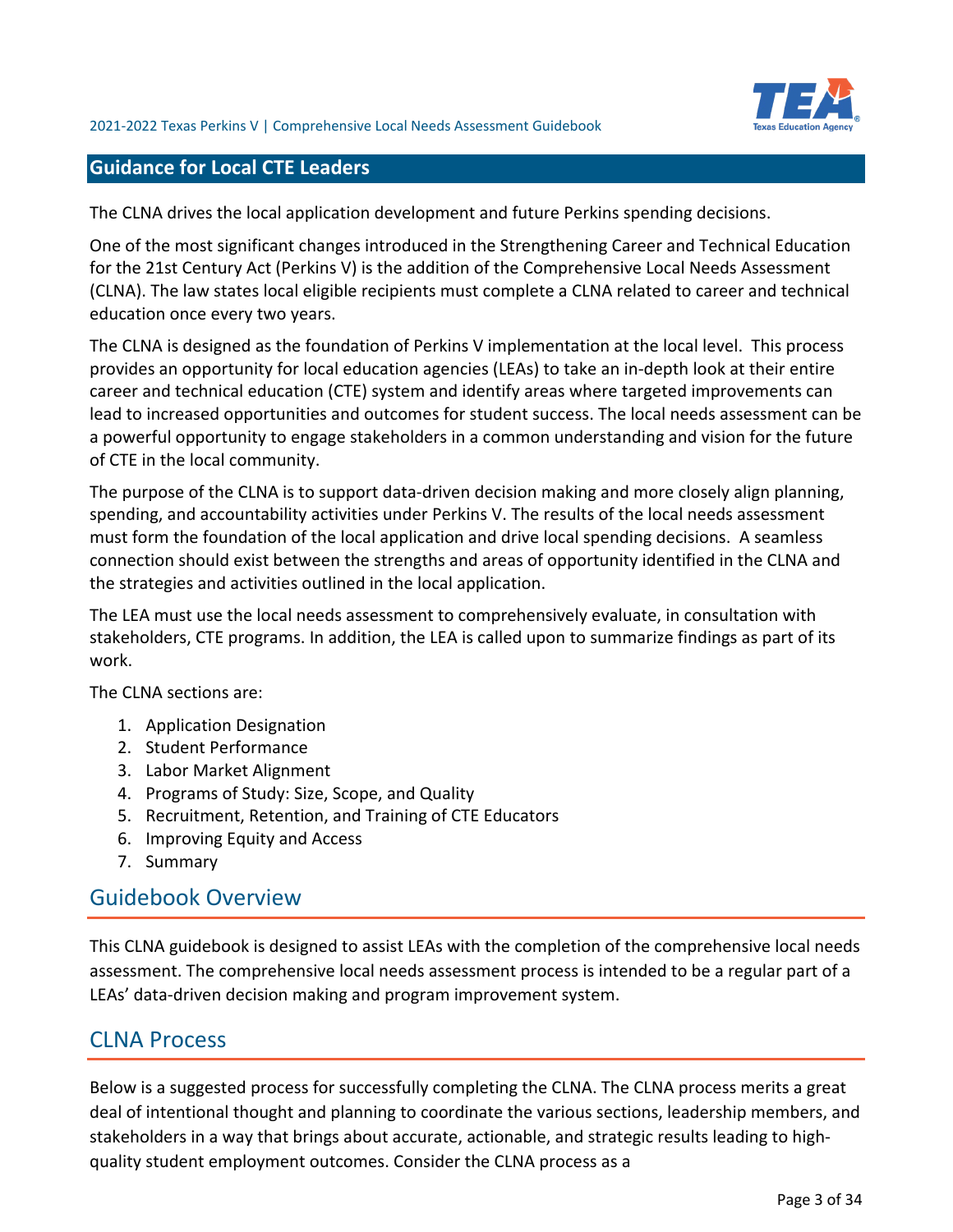

major project that will require decisive leadership and detail-oriented project management.

### <span id="page-3-0"></span>**Overview of the Needs Assessment Process:**

- **1. Engage Stakeholders**
- **2. Understand the CLNA**
- **3. Collect and Analyze Data**
- **4. Set Priorities**
- **5. Align the CLNA and the Local Application**

# <span id="page-3-1"></span>Engage Stakeholders

Perkins V requires consultation with a variety of stakeholders to complete the CLNA and on a continuous basis as program decisions are made reflecting the findings of the initial assessment. The federal law also provides a list of minimum participants to clearly define the diversity of stakeholders expected to be recruited to participate in the assessment process.

### *Minimum List of Participants*

- Representatives of career and technical education programs in a local education agency or educational service agency, including teachers, career guidance and academic counselors, principals and other school leaders, administrators, and specialized instructional support personnel and paraprofessionals
- Representatives of career and technical education programs at postsecondary educational institutions, including faculty and administrators
- Representatives of the local workforce development boards and a range of local or regional businesses or industries
- Parents and students
- Representatives of special populations
- Representatives of regional or local agencies serving out-of-school youth, homeless children and youth, and at-risk youth
- Representatives of Indian Tribes and Tribal organizations in the state, where applicable

# <span id="page-3-2"></span>Understand the Comprehensive Local Needs Assessment

Perkins V requires that eligible recipients conduct a thorough review of local CTE programs while including specific stakeholders to aid in the evaluation process. The CLNA has seven sections which address the requirements described in Perkins V. In completing the assessment, the results are mandated to be a report of findings outlined in each section:

• The evaluation of student performance served by the eligible recipients with respect to state determined and local levels of performance.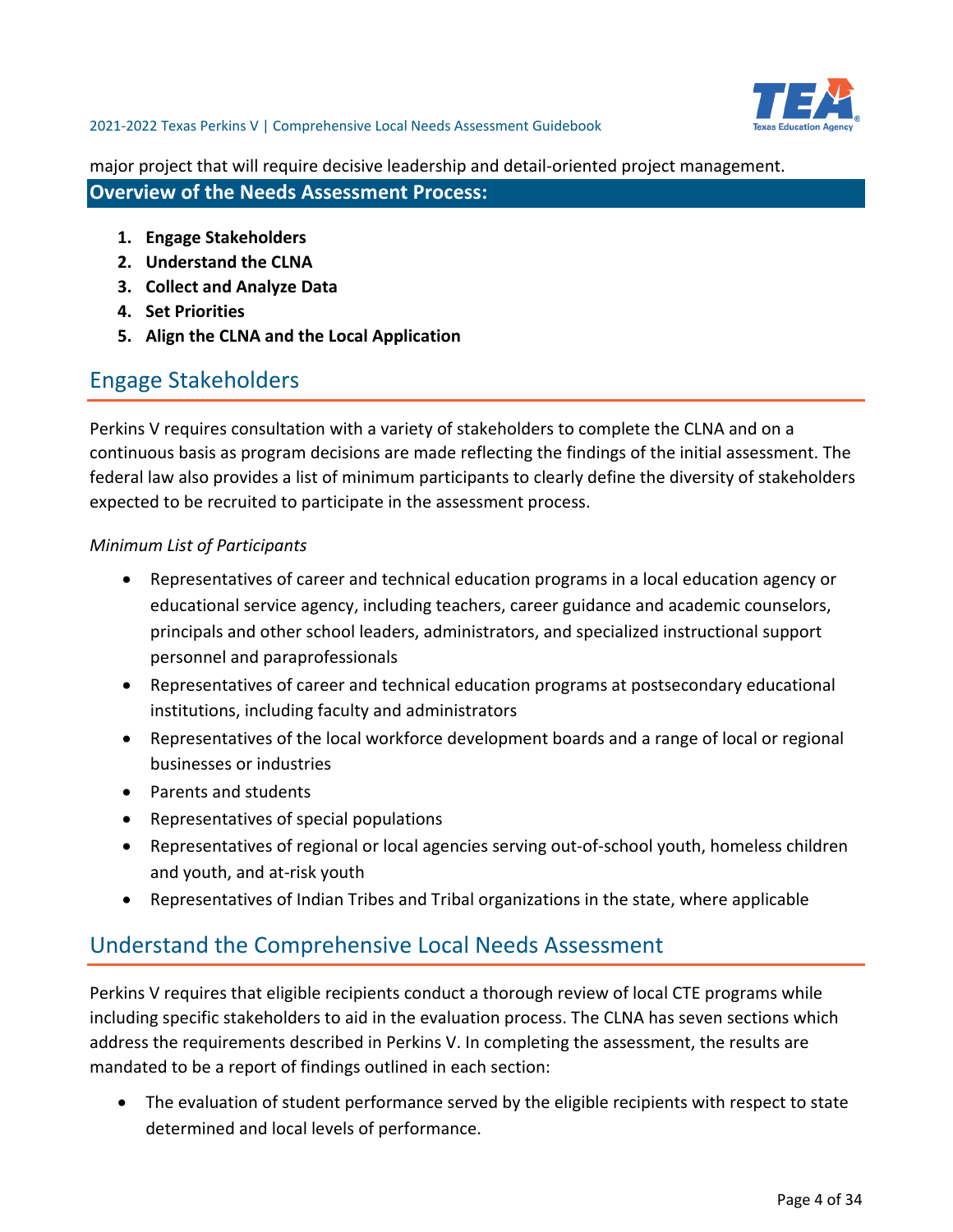

- The evaluation of the alignment between programs offered and the labor market needs of the local area, state and/or region.
- An evaluation of programs to determine if sufficient size, scope, and quality are available to meet the needs of all students and align to state, regional, and local in-demand industry sectors. An overview of the implementation of career and technical education programs and programs of study and an evaluation of incremental progression.
- A description of the planned improvements in recruitment, retention, and training of career and technical education teachers, faculty, specialized instructional support personnel, paraprofessionals, and career guidance and academic counselors.
- A description of progress toward implementation of equal access to high-quality career and technical education courses and programs of study with an emphasis on improving access and equity for special populations.
- The final section of the CLNA is a summary of the previous five sections and an overview of possible actions to mitigate areas of deficiencies which can be used to develop the local application for Perkins funds.

# <span id="page-4-0"></span>Collect and Analyze Data

In order to streamline the data collection process for LEAs, the TEA will provide each LEA with the disaggregated data needed to complete the CLNA. Perkins V Indicator data is now accessible in the [Texas Education Agency Login \(TEAL\) system](https://tealprod.tea.state.tx.us/) through the Career and Technical Education Reports (CTER) application. LEA's leadership in collaboration with stakeholders recruited to participate in the process, will review disaggregated data based upon performance of student populations, effective service to every student population within local parameters, and the identification of program strengths and growth opportunities. It will be the duty of LEA's CTE leadership to organize the presentation of the data to the advisory committee, record the findings of the committee, and complete the CLNA to meet the requirements of Perkins V.

# <span id="page-4-1"></span>Set Priorities

Once the committee has reviewed the LEA's data provided by TEA, the next step in completing the CLNA is to determine in what order the findings need to be addressed. This phase of the assessment will guide the completion of the summary as the committee decides which actions will have the greatest impact.

The prioritization of strategies to address program strengths and growth opportunities should also incorporate the six required uses of funds for LEAs in Perkins V. The six required local uses of funds are listed below:

• Provide career exploration and career development activities through an organized systematic framework designed to aid students, including in the middle grades. The activities should occur before students enroll and while participating in a career and technical education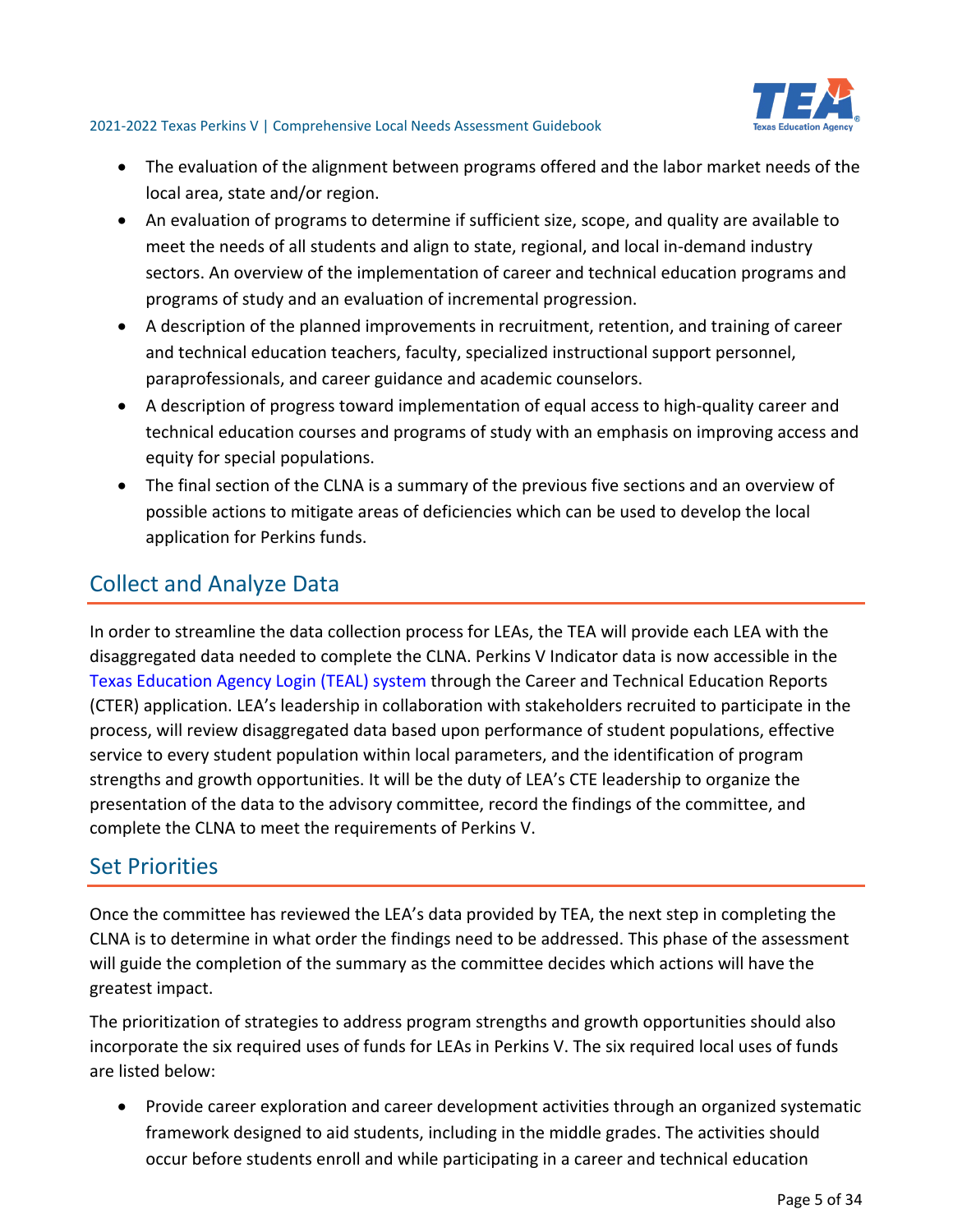

program. The intent is to assist students in making informed plans and decisions about future education and career opportunities and programs of study.

- Provide professional development for teachers, faculty, school leaders, administrators, specialized instructional support personnel, career guidance and academic counselors, or paraprofessionals.
- Provide within career and technical education the skills necessary to pursue careers in highskill, high-wage, and in-demand industry sectors or occupations.
- Support integration of academic skills into career and technical education programs and programs of study
- Plan and carry out elements that support the implementation of career and technical education programs and programs of study and that result in increasing student achievement of the local levels of performance.
- Develop and implement evaluations of the activities carried out with funds, including evaluations necessary to complete the CLNA.

# <span id="page-5-0"></span>Align the CLNA and the Local Application

The sections of the CLNA allow LEAs to review the pressing needs of the LEA to include the needs of both the student and industry. The local application offers an opportunity for LEAs to determine how to address those needs through Perkins and how to shape CTE program offerings and supports. The local application is defined by the relevant sections of the CLNA that highlight the program areas needing the most attention and the areas having the greatest impact on student achievement.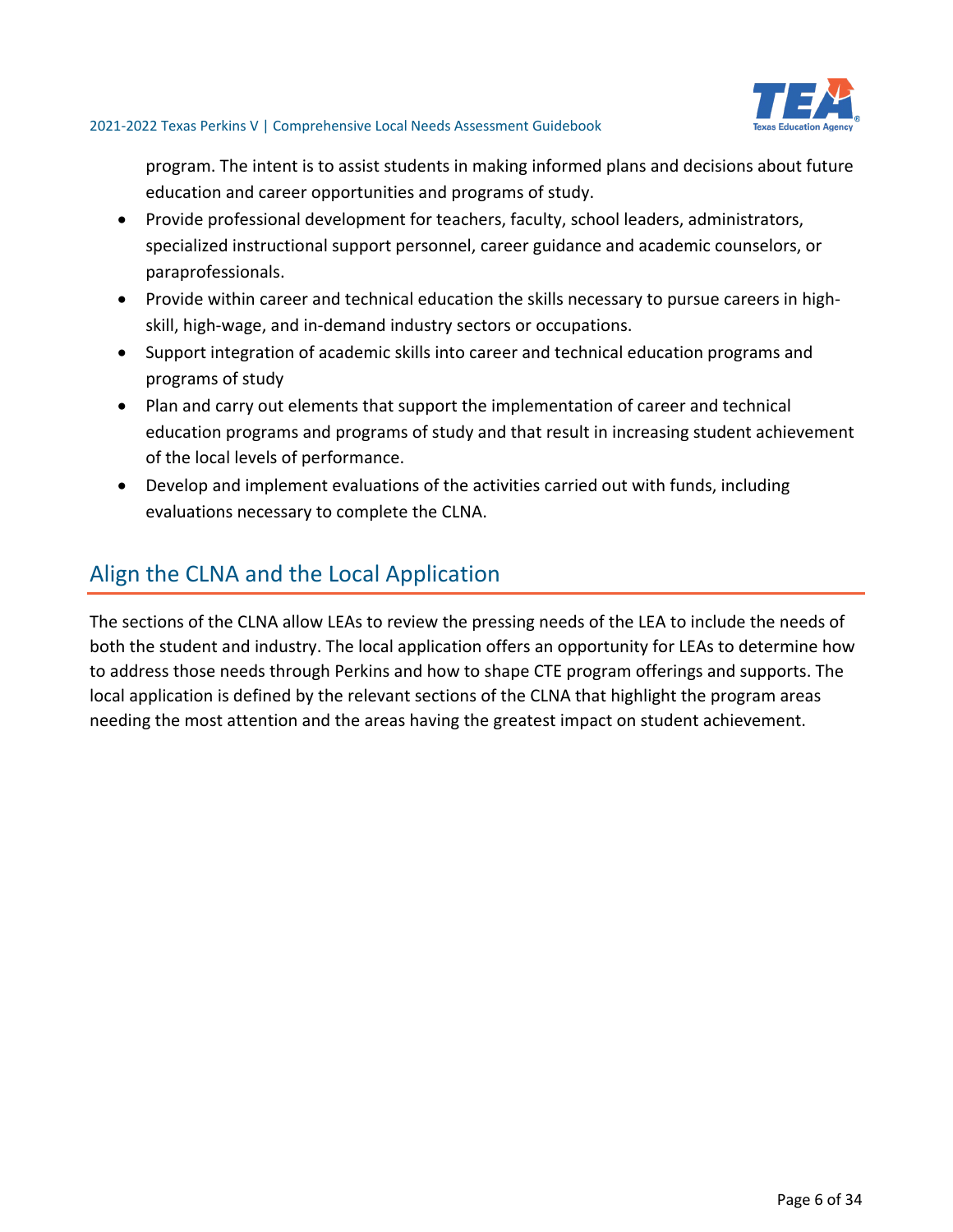

# <span id="page-6-0"></span>**The Comprehensive Local Needs Assessment**

# <span id="page-6-1"></span>Part 1: Application Designation

An integral part of planning for the CLNA is determining how LEAs will apply for Perkins funds. The following requirements must be met when applying for funding:

- 1. LEAs may apply for funding as an independent applicant if they are eligible for at least \$15,000 under this grant.
- 2. LEAs whose grant allotment is less than \$15,000 may still participate in the grant allotment by joining a shared services arrangement (SSA) with other LEAs, a regional education service center, or a postsecondary institution to meet the minimum grant requirement of \$15,000.
- 3. An LEA located in a rural, sparsely populated area may be eligible for a waiver of the requirement for a \$15,000 minimum allocation if its high school is located at least 30 highway miles from the nearest neighboring high school campus and for that reason it is unable to enter into an SSA to provide services under the grant. Charter schools may also be eligible for a waiver if they are unable to join an SSA.
- 4. Members of SSAs will complete four sections of the CLNA; Parts 1, 2, 4, and 7. Independents will complete all seven sections of the CLNA.

### **Example Application Designation**

| <b>Intention to Apply for Funds</b>                            |              |                                 |                  |                           |  |
|----------------------------------------------------------------|--------------|---------------------------------|------------------|---------------------------|--|
| <b>Funding Source</b>                                          | Apply on Own | Apply as Fiscal Agent<br>of SSA | Not Apply at All | Apply as Member<br>of SSA |  |
| <grant description="" from<br=""><br/>TEA Calendar&gt;</grant> |              |                                 |                  |                           |  |

#### *Instructions:*

Select the LEA's application designation. The designation selected on the CLNA must match the Perkins Applicant Designation and Certification Form (ADC).

# <span id="page-6-2"></span>Part 2: Student Performance

Review Perkins accountability data provided by the TEA and any other data that may have relevance. An important approach to evaluating student performance is to compare data for CTE Learners (CTE Concentrators and CTE Completers) to non-CTE Learners (Not CTE, CTE Participants, and CTE Explorers). For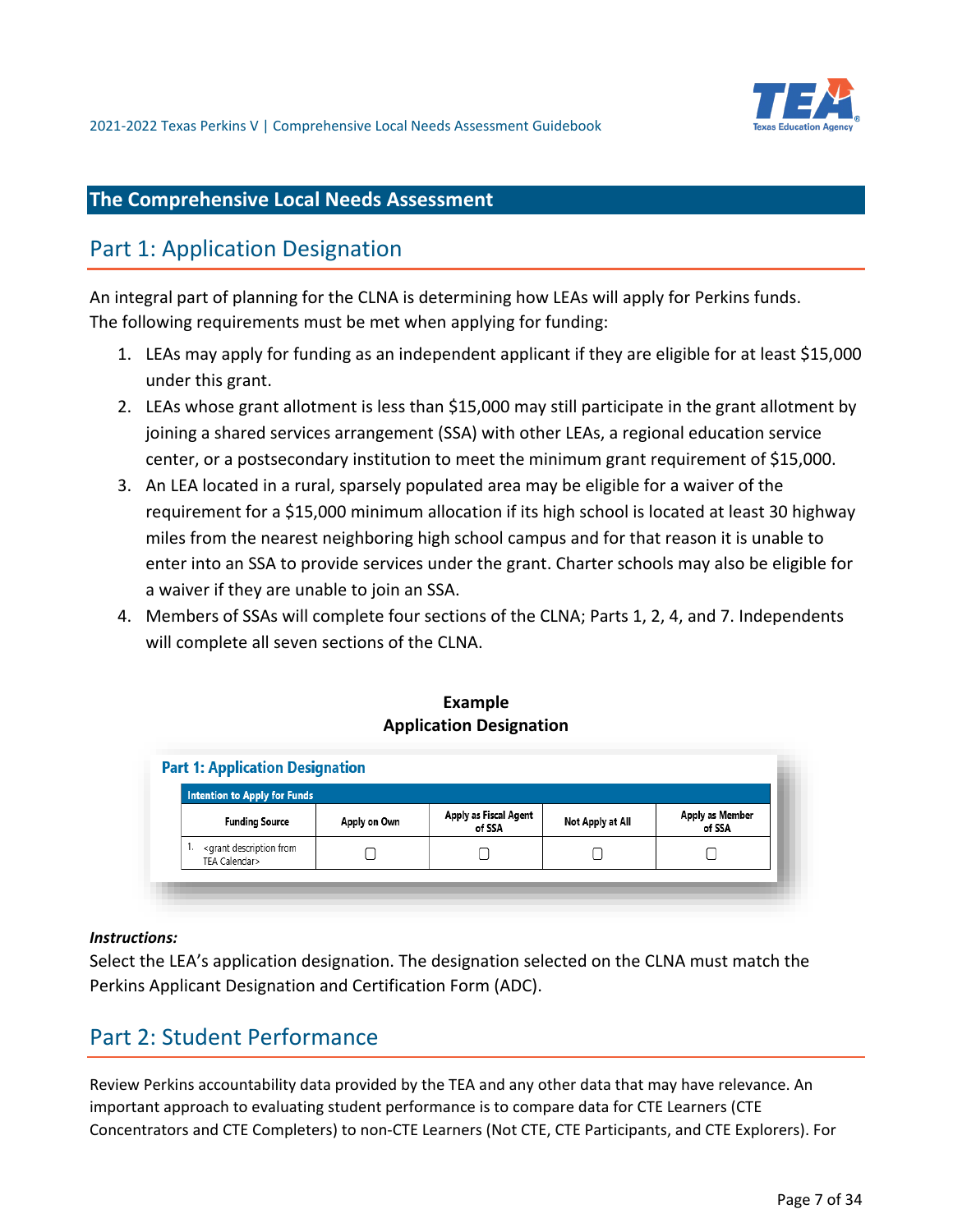

secondary students, it would be most beneficial to look at differences between these groups for graduation rates, academic performance, and postsecondary placement.

Perkins Indicator Data:

Before reviewing the requirements of the Student Performance section, it is important to gain an understanding of the Perkins V Indicator Data. The CTE Indicator autocoding system uses course completion data and statewide/regionally approved programs of study to identify CTE concentrators (code 6) and CTE completers (code 7). In the graph below, information is provided on other CTE indicator codes including non-CTE students (code 4), CTE Participants (code 5), and CTE Explorers (Code E).

| <b>Identifiers</b>       | <b>Codes</b> | <b>Definitions</b>                                                                                                                                                                                                                                                                 |
|--------------------------|--------------|------------------------------------------------------------------------------------------------------------------------------------------------------------------------------------------------------------------------------------------------------------------------------------|
| <b>Not CTE</b>           | Code 4       | A student who never enrolled or who did not complete any high-school CTE course as<br>defined by 19 TAC Chapter 126 (C), 127 (B), or 130.                                                                                                                                          |
| <b>CTE Participants</b>  | Code 5       | A student completing either one CTE course for any number of credits, or more than one<br>course for less than two credits, defined by 19 TAC Chapter 126 (C), 127 (B), or 130 (the<br>student does not have to pass or receive credit).                                           |
| <b>CTE Explorers</b>     | Code E       | A student completing two or more high school CTE courses for two or more credits<br>defined by 19 TAC Chapter 126 (C), 127 (B), or 130 and not a Participant, Concentrator or<br>Completer (the student does not have to pass or receive credit).                                  |
| <b>CTE Explorers*</b>    | *Code<br>E   | A student completing enough credits within a program of study coherent sequence of<br>courses in a regional program of study, but who completes the school year in a district<br>and region where the regional program is not approved. The Code 6 or 7 is changed to a<br>Code E. |
| <b>CTE Concentrators</b> | Code 6       | A student completing and passing two or more 19 TAC Chapter 126 (C), 127 (B), or 130<br>CTE courses for at least two credits within the same program of study and not a<br>Completer in the same program of study                                                                  |
| <b>CTE Completers</b>    | Code 7       | A student completing and passing three or more Chapter 126 (C), 127 (B), or 130 CTE<br>courses for four or more credits, including one level 3 or level 4 course, within the same<br>program of study.                                                                             |

### **Texas CTE Indicator Autocoding: Codes and Definitions**

\*Regional programs of study are approved in education service center regions where there is specialized regional labor market demand for specific occupations. Students concentrating and/or completing a coherent regional course sequence outside of approved regions are assigned a code E (Explorer).

The following table provides examples for coding five hypothetical students based on the CTE Indicator autocoding system. For more student scenarios, see the document "LEA/Vendor Instructions – Appendix" at [https://www.texasstudentdatasystem.org/tsds/education-data-warehouse/peims](https://www.texasstudentdatasystem.org/tsds/education-data-warehouse/peims-calculations-tech-tips)[calculations-tech-tips.](https://www.texasstudentdatasystem.org/tsds/education-data-warehouse/peims-calculations-tech-tips)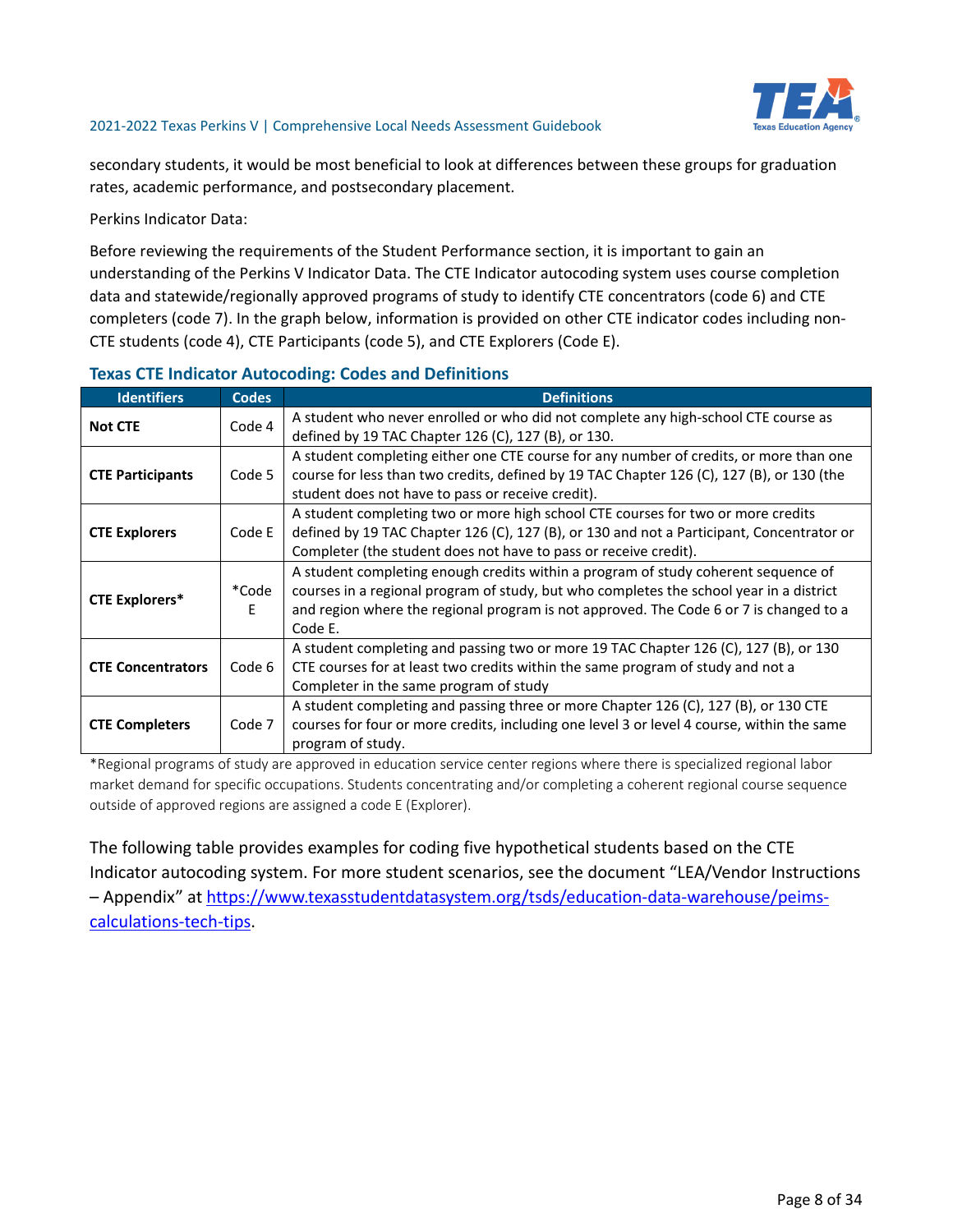

| <b>Student Name</b>                | Clint                                                                                                                                                                                                                               | Sam                                                                                                                                                                                                    | Diana                                                                                                                                                                                                                                          | Arthur                                                                                                                                                                                                        | Clark                                                                                                                                                 |
|------------------------------------|-------------------------------------------------------------------------------------------------------------------------------------------------------------------------------------------------------------------------------------|--------------------------------------------------------------------------------------------------------------------------------------------------------------------------------------------------------|------------------------------------------------------------------------------------------------------------------------------------------------------------------------------------------------------------------------------------------------|---------------------------------------------------------------------------------------------------------------------------------------------------------------------------------------------------------------|-------------------------------------------------------------------------------------------------------------------------------------------------------|
| Student's<br>Code                  | Code 4 in one district                                                                                                                                                                                                              | Code 6 in one district                                                                                                                                                                                 | Regional Code E, 6 and 7 in one<br>district after moving regions                                                                                                                                                                               | Regional Code E in one district in a<br>non-approved region                                                                                                                                                   | Regional Code 7 in one district                                                                                                                       |
| <b>Description</b>                 | Clint enjoys the outdoors and<br>archery. He takes one CTE course in<br>his freshman year but does not<br>complete it. He drops out of high<br>school in the middle of his<br>sophomore year without completing<br>any CTE courses. | Sam has a natural affinity for birds<br>and trains a falcon, He takes<br>Agriculture courses in the Animal<br>Science program, but fails to<br>complete one, preventing him from<br>becoming a Code 6. | Diana dreams of flying her own plane<br>one day. She takes regional maritime<br>courses in an approved region,<br>moves to a non-approved region, and<br>eventually moves back to her original<br>approved region for the program of<br>study. | Arthur is fascinated with the sea and<br>aquatic life. He takes regional<br>maritime program of study courses,<br>even though his region was never<br>approved for the maritime regional<br>program of study. | Clark is interested in becoming a<br>journalist in the local newspaper.<br>Clark completes the regional<br>program of study in an approved<br>region. |
| $6th$ Grade<br>2017-2018           | Code 4                                                                                                                                                                                                                              | No CTE Courses<br>Code 4                                                                                                                                                                               | Introduction to Aerospace and<br>Aviation<br>Code 5                                                                                                                                                                                            | No CTE Courses<br>Code 4                                                                                                                                                                                      | <b>Graphic Design and Illustration I</b><br>Code 5                                                                                                    |
| $7th$ Grade                        | No CTE Courses<br>Code 4                                                                                                                                                                                                            | No CTE Courses<br>Code 4                                                                                                                                                                               | Introduction to Unmanned Aerial<br>Vehicles<br>Code 6                                                                                                                                                                                          | Principles of Maritime Science<br>Code 5                                                                                                                                                                      | <b>No CTE Courses</b><br>Code 5                                                                                                                       |
| 8 <sup>th</sup> Grade<br>2019-2020 | <b>No CTE Courses</b><br>Code 4                                                                                                                                                                                                     | No CTE Courses<br>Code 4                                                                                                                                                                               | Not CTE Courses<br>Code 6 (Aviation)<br><b>Moves to region B in the summer</b>                                                                                                                                                                 | <b>No CTE Courses</b><br>Code 5                                                                                                                                                                               | <b>No CTE Courses</b><br>Code 5                                                                                                                       |
| $9th$ Grade<br>2020-2021           | Principles of Agriculture, Food, and<br><b>Natural Resources</b><br>(Does not complete)<br>Code 4                                                                                                                                   | Principles of Agriculture, Food, and<br><b>Natural Resources</b><br>Code 5                                                                                                                             | Code E<br><b>No CTE Courses</b><br>Code E (Aviation) in non-approved<br>region B                                                                                                                                                               | Maritime Science I<br>Code E                                                                                                                                                                                  | Printing and Imaging Technology<br>I/Lab<br>Code 6 (Print & Imaging)                                                                                  |
| $10^{th}$ Grade<br>2021-2022       | No CTE Courses<br>Drops out of high school<br>Code 4                                                                                                                                                                                | Livestock Production/Lab<br>(does not complete)<br>Code 5                                                                                                                                              | Code E<br><b>No CTE Courses</b><br>Code E (Aviation) in non-approved<br>region B - Moves back to region A                                                                                                                                      | Maritime Science II<br>Code E                                                                                                                                                                                 | Printing and Imaging Technology<br>II/Lab<br>Code 7 (Print & Imaging)                                                                                 |
| $11^{th}$ Grade<br>2022-2023       | No CTE Courses<br>Does not return to high school<br>Code 4                                                                                                                                                                          | Veterinary Medical Applications/Lab<br>Code 6<br>(Animal Science)                                                                                                                                      | Aerospace Engineering<br>Code 6 (Aviation)                                                                                                                                                                                                     | Practicum in Transportation Systems<br>Code E                                                                                                                                                                 | Practicum in Printing and Imaging<br>Technology<br>Code 7 (Print & Imaging)                                                                           |
| $12^{th}$ Grade<br>2023-2024       | No CTE Courses<br>Does not return to high school<br>Code 4                                                                                                                                                                          | <b>Advanced Animal Science</b><br>Code 7<br>(Animal Science)                                                                                                                                           | Scientific Research and Design<br>Code 7 (Aviation)                                                                                                                                                                                            | No CTE Courses<br>Code E                                                                                                                                                                                      | No CTE Courses<br>Code 7 (Print & Imaging)                                                                                                            |
| Program of<br>Study                | None                                                                                                                                                                                                                                | 4 - Animal Science                                                                                                                                                                                     | 56 - Aviation Flight                                                                                                                                                                                                                           | 58 - Maritime                                                                                                                                                                                                 | $64$ – Printing and Imaging                                                                                                                           |
| <b>Federal Career</b><br>Cluster   | None                                                                                                                                                                                                                                | F1-Agriculture, Food, and Natural<br>Resources                                                                                                                                                         | F17 - Transportation, Distribution,<br>and Logistics                                                                                                                                                                                           | F17 - Transportation, Distribution,<br>and Logistics                                                                                                                                                          | F3 - Arts, AV, Technology, and<br>Communications                                                                                                      |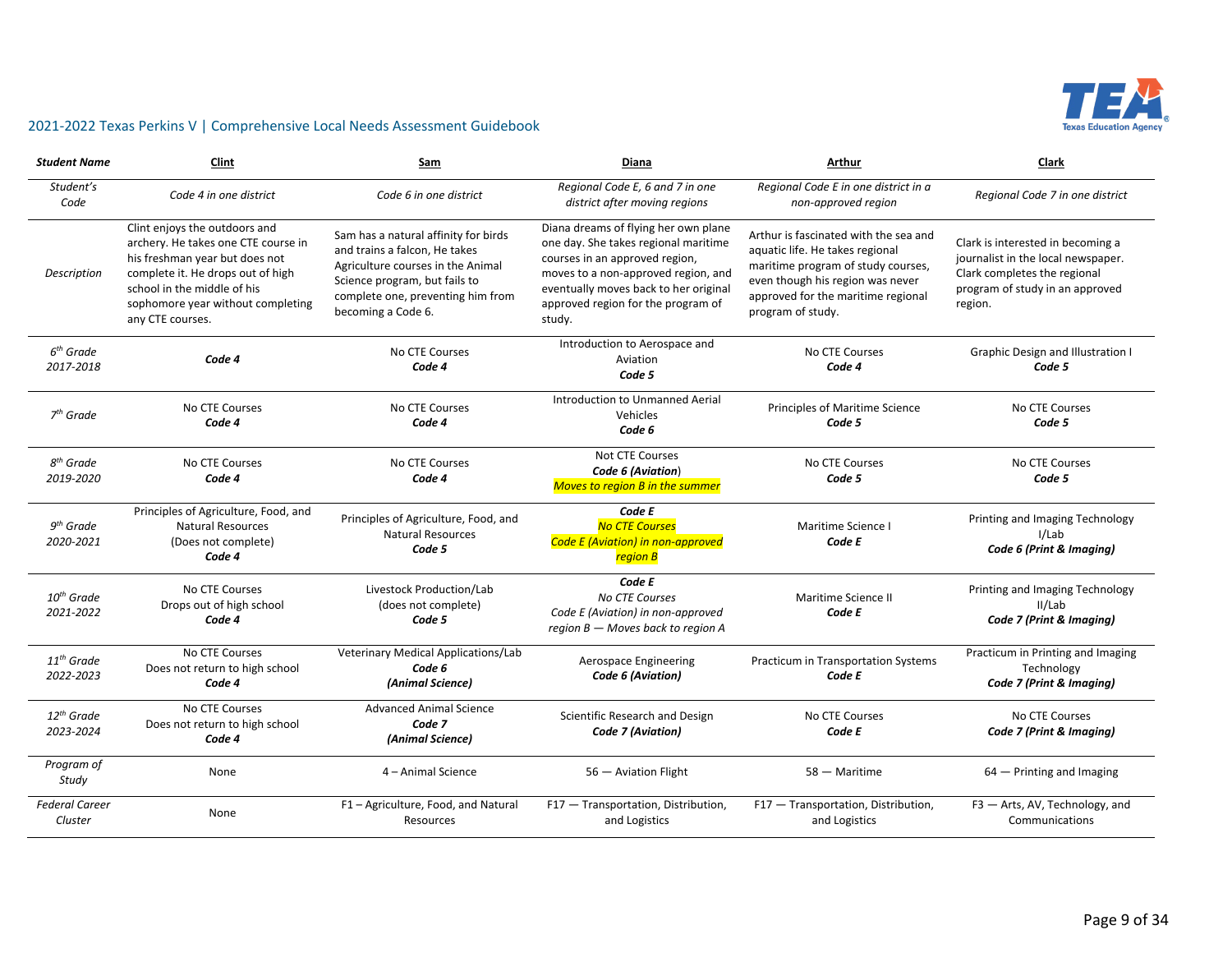

Regional Program of Study Codes 6 & 7 Showing as a Code E in Un-Approved Region: *When a student completes enough regional program of study courses and completes a school year in a non-approved region, if they have enough credits to be coded a 6 or 7, their CTE Indicator Code will revert to a Code E, until they are enrolled in an approved region for the program of study.*

# <span id="page-9-0"></span>**Perkins V Indicator Descriptions**

It is important to understand the Perkins V Core Indicators and how the indicators are calculated. The numerators and denominators are provided in the following tables: 1S1 (4-year graduation rate) and 1S2 (Extended graduation rate).

| <b>Indicator Descriptions</b>                                                                                                                                                                                                  | <b>Indicator</b><br><b>Codes</b> | <b>Indicator</b><br><b>Names</b> | <b>Numerator</b>                                                                                                                                       | <b>Denominator</b>                                                                                                                                            |
|--------------------------------------------------------------------------------------------------------------------------------------------------------------------------------------------------------------------------------|----------------------------------|----------------------------------|--------------------------------------------------------------------------------------------------------------------------------------------------------|---------------------------------------------------------------------------------------------------------------------------------------------------------------|
| The percentage of CTE<br>concentrators who graduate high<br>school, as measured by the four-<br>year adjusted cohort graduation<br>rate (defined in section 8101 of<br>the Elementary and Secondary<br>Education Act of 1965). | 1S1                              | Four-Year<br>Graduation<br>Rate  | Concentrators who started<br>high school 4 years prior to<br>expected 4-year<br>graduating year and<br>graduated high school in<br>four years          | Cohort of concentrators<br>who dropped out,<br>graduated, or left; started<br>high school 4 years prior to<br>expected 4-year<br>graduating year              |
| (At the State's discretion) The<br>percentage of CTE concentrators<br>who graduate high school, as<br>measured by extended-year<br>adjusted cohort graduation rate<br>defined in such section 8101.                            | 1S <sub>2</sub>                  | Extended<br>Graduation<br>Rate   | Concentrators who started<br>high school 4 or 5 years<br>prior to expected 5-year<br>graduating year and<br>graduated high school<br>within five years | Cohort of concentrators<br>who dropped out,<br>graduated, or left; started<br>high school either 4 or 5<br>years prior to expected 5-<br>year graduating year |

The following table identifies the core indicators addressing the state academic standards. Under Perkins IV, both 2S1 (Reading/Language Arts) and 2S2 (Mathematics) were included. Perkins V adds 2S3 which includes Science as a core indicator of performance. The numerator and denominator for each indicator is provided.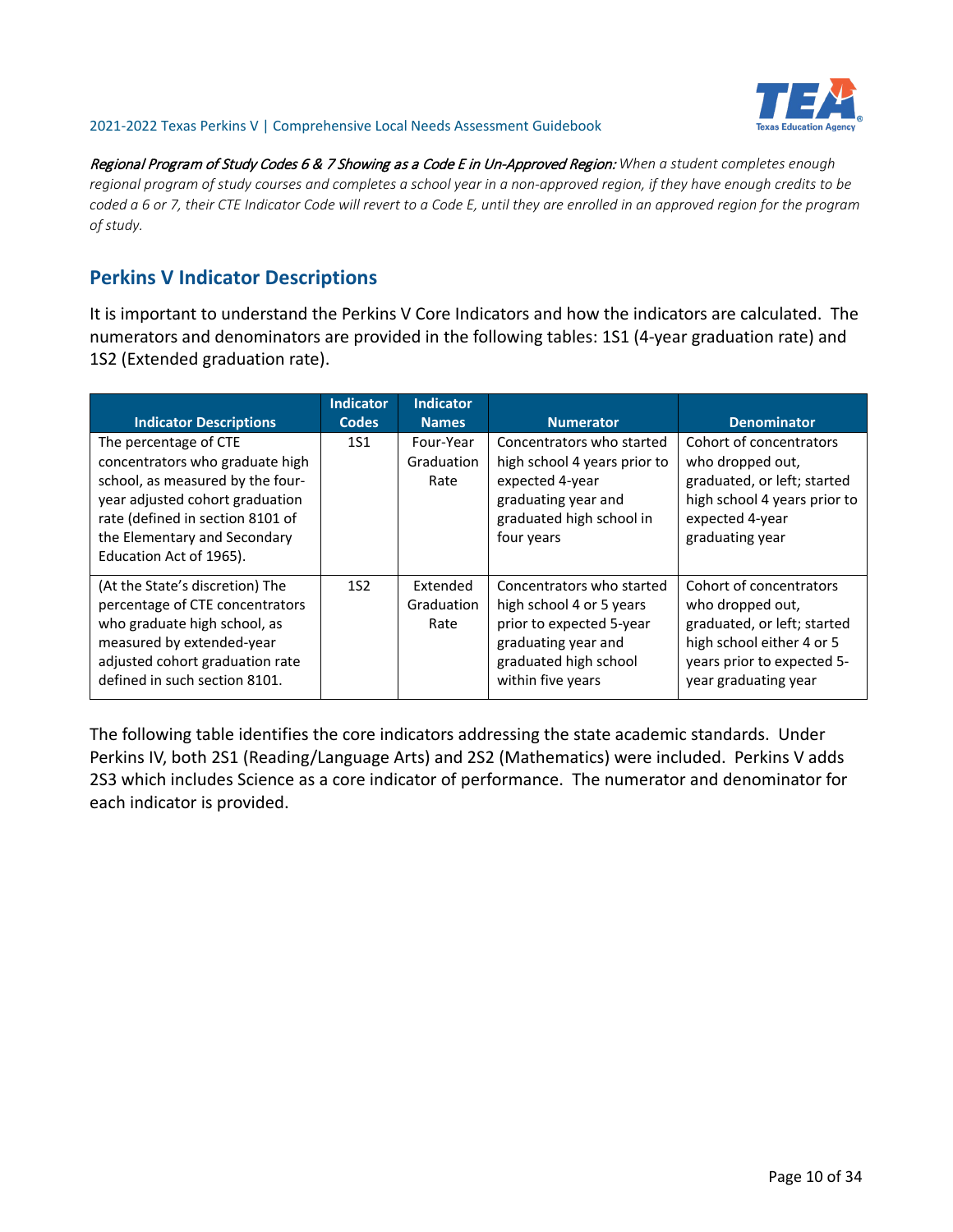

| <b>Indicator Descriptions</b>                                                                                                                                                                                                                                                                                                     | <b>Indicator</b><br>Codes | <b>Indicator</b><br><b>Names</b>                       | <b>Numerator</b>                                                                                                                                            | <b>Denominator</b>                                                                                                                                                    |
|-----------------------------------------------------------------------------------------------------------------------------------------------------------------------------------------------------------------------------------------------------------------------------------------------------------------------------------|---------------------------|--------------------------------------------------------|-------------------------------------------------------------------------------------------------------------------------------------------------------------|-----------------------------------------------------------------------------------------------------------------------------------------------------------------------|
| CTE concentrator proficiency in the<br>challenging State academic<br>standards adopted by the State<br>under section $1111(b)(1)$ of the<br><b>Elementary and Secondary</b><br>Education Act of 1965, as measured<br>by th4 academic assessments in<br>reading/language arts as described<br>in section $1111(b)(2)$ of such Act. | <b>2S1</b>                | Academic<br>Proficiency in<br>Reading/Language<br>Arts | Annual graduated,<br>dropouts, and other<br>leavers who are<br>concentrators and<br>whose best score met<br>or exceeded grade on<br>English 1 and English 2 | Annual graduates,<br>dropouts, GEDs, and<br>other leavers who are<br>concentrators and who<br>took (have a scored<br>answer document) both<br>English 1 and English 2 |
| CTE Concentrator proficiency in the<br>challenging State academic<br>standards adopted by the State<br>under section 1111(b)(1) of the<br><b>Elementary and Secondary</b><br>Education Act of 1965, as measured<br>by the academic assessments in<br>mathematics as described in<br>section 1111(b)(2) of such Act.               | <b>2S2</b>                | Academic<br>Proficiency in<br><b>Mathematics</b>       | Annual graduates,<br>dropouts, and other<br>leavers who are<br>concentrators and<br>whose best score met<br>or exceeded grade level<br>on Algebra 1         | Annual graduates,<br>dropouts, GEDs, and<br>other leavers who are<br>concentrators and who<br>took (have a scored<br>answer document)<br>Algebra 1                    |
| CTE concentrator proficiency in the<br>challenging State academic<br>standards adopted by the State<br>under section 1111(b)(1) of the<br><b>Elementary and Secondary</b><br>Education Act of 1965, as measured<br>by the academic assessments in<br>science as described in section<br>1111(b)(2) of such Act                    | <b>2S3</b>                | Academic<br>Proficiency in<br>Science                  | Annual graduates,<br>dropouts, GEDs and<br>other leavers who are<br>concentrators and<br>whose best score met<br>or exceeded grade level<br>on biology      | Annual graduates,<br>dropouts, GEDs and<br>other leavers who are<br>concentrators and who<br>took (have a scored<br>answer document)<br><b>Biology</b>                |

Additional Perkins Indicators include 3S1 (Post-Program Placement) which measures concentrators/completers that left secondary education and entered the military, gained employment, or enrolled in postsecondary education. Under Perkins V, there is only one indicator (Perkins IV had two) for non-traditional. The numerator and dominator for each of these indicators are included in the following table.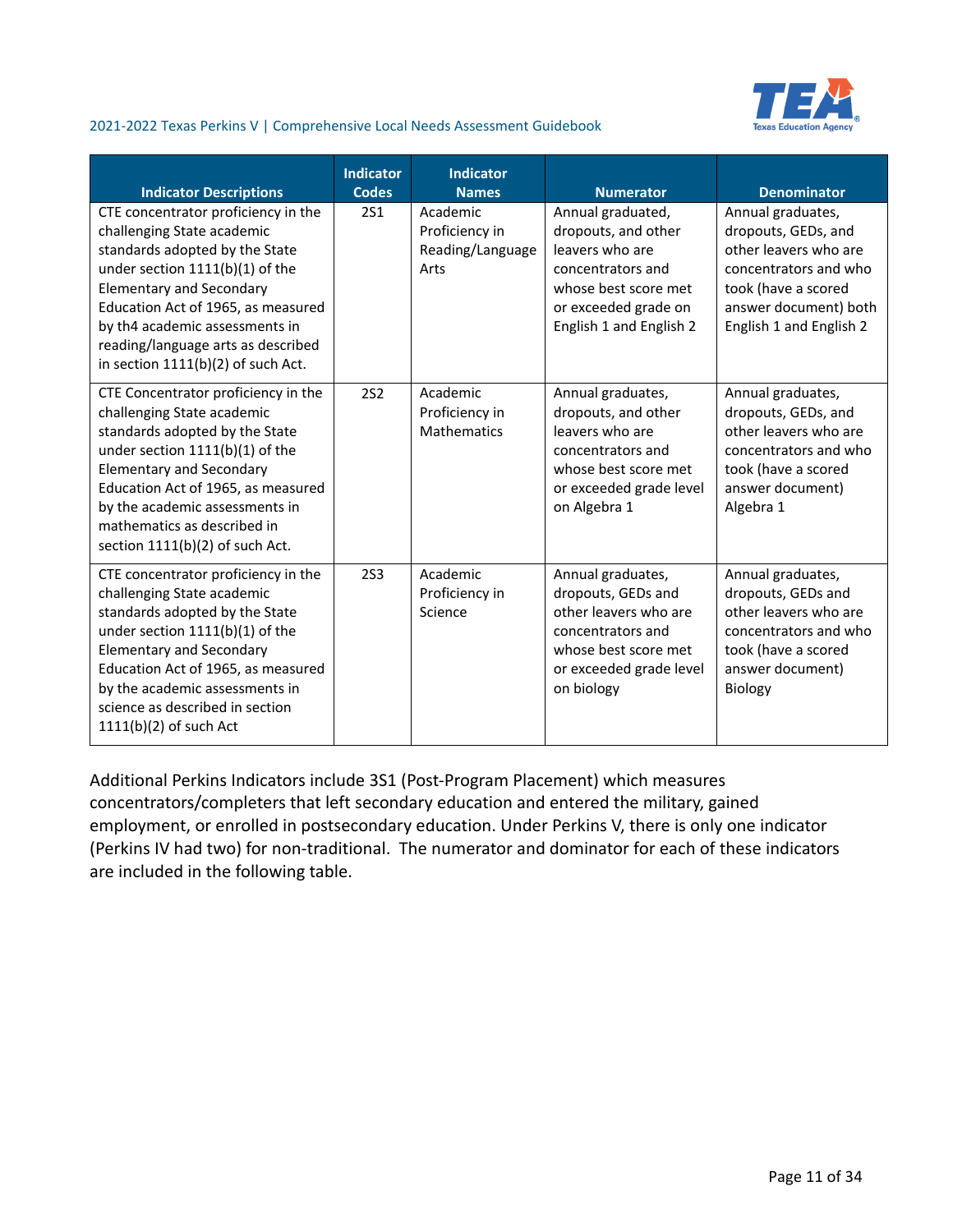

|                                                                                                                                                                                                                                                                                                                                                                                                                                                            | <b>Indicator</b> | <b>Indicator</b>                        |                                                                                                                                                                             |                                                                                  |
|------------------------------------------------------------------------------------------------------------------------------------------------------------------------------------------------------------------------------------------------------------------------------------------------------------------------------------------------------------------------------------------------------------------------------------------------------------|------------------|-----------------------------------------|-----------------------------------------------------------------------------------------------------------------------------------------------------------------------------|----------------------------------------------------------------------------------|
| <b>Indicator Descriptions</b>                                                                                                                                                                                                                                                                                                                                                                                                                              | <b>Codes</b>     | <b>Names</b>                            | <b>Numerator</b>                                                                                                                                                            | <b>Denominator</b>                                                               |
| The percentage of CTE concentrators who,<br>in the second quarter after exiting from<br>secondary education, are in postsecondary<br>education or advanced training, military<br>service or a service program that receives<br>assistance under title I of the National and<br>Community Service Act of 1990 (42 U.S.C.<br>12511 et seq.), are volunteers as described<br>in section 5(a) of the Peace Corps Act (22<br>$U.S.C.2504(a)$ , or are employed. | 3S1              | Post-Program<br>Placement               | Annual concentrators who<br>left secondary education<br>and either: intended to<br>enlist in the military, are<br>employed or are enrolled<br>in postsecondary<br>education | Annual<br>concentrators<br>who left<br>secondary<br>education (see<br>definition |
| The percentage of CTE concentrators in<br>career and technical education programs<br>and programs of study that lead to non-<br>traditional fields.                                                                                                                                                                                                                                                                                                        | 4S1              | Non-traditional<br>Program<br>Placement | Annual concentrators who<br>left secondary education<br>and took and passed in a<br>non-traditional course<br>following the business<br>rules                               | Annual<br>concentrators<br>who left<br>secondary<br>education                    |

The final two indicators are program quality indicators. The 5S1 indicator measures attainment of recognized postsecondary credentials which includes industry-based certifications on the A-F list for Texas public school accountability and level 1/level 2 certifications. 5S4 measures program of study completion based on the completion of 3 or more courses for 4 or more credits within a program of study, including a level 3 or level 4 course.

|                                                                                                                                     | <b>Indicator</b> | <b>Indicator</b>                                                                |                                                                                                                                                                                                |                                                                                     |
|-------------------------------------------------------------------------------------------------------------------------------------|------------------|---------------------------------------------------------------------------------|------------------------------------------------------------------------------------------------------------------------------------------------------------------------------------------------|-------------------------------------------------------------------------------------|
| <b>Indicator Descriptions</b>                                                                                                       | <b>Codes</b>     | <b>Names</b>                                                                    | <b>Numerator</b>                                                                                                                                                                               | <b>Denominator</b>                                                                  |
| The percentage of CTE<br>concentrators graduating<br>from high school having<br>attained a recognized<br>postsecondary credential.  | 5S1              | Program<br>$Quality -$<br>Attained<br>recognized<br>Postsecondary<br>Credential | Annual graduates who were<br>concentrators and obtained an<br>industry-based certification,<br>Level 1 or Level 2 certificates, an<br>Associate Degree, or a<br>Baccalaureate Degree (P-TECHs) | Annual graduates who<br>were concentrators (using<br>annual graduate<br>definition) |
| The percentage of graduates<br>who were able to reach<br>completer status for an<br>approved state or regional<br>program of study. | 5S4              | Program<br>$Quality - CTE$<br>Completer                                         | Annual graduates who were<br>completers at time of exit                                                                                                                                        | Annual graduates who<br>were concentrators at<br>time of exit                       |

# <span id="page-11-0"></span>**Data Format**

The TEA will provide combined CTE concentrator and completer data along with supporting data charts and graphs for each core indicator. The data will be disaggregated by gender, race/ethnicity, special population, and career clusters. LEAs will receive the numerators and denominators for each student group. The following is an example of the format in which the data will be provided: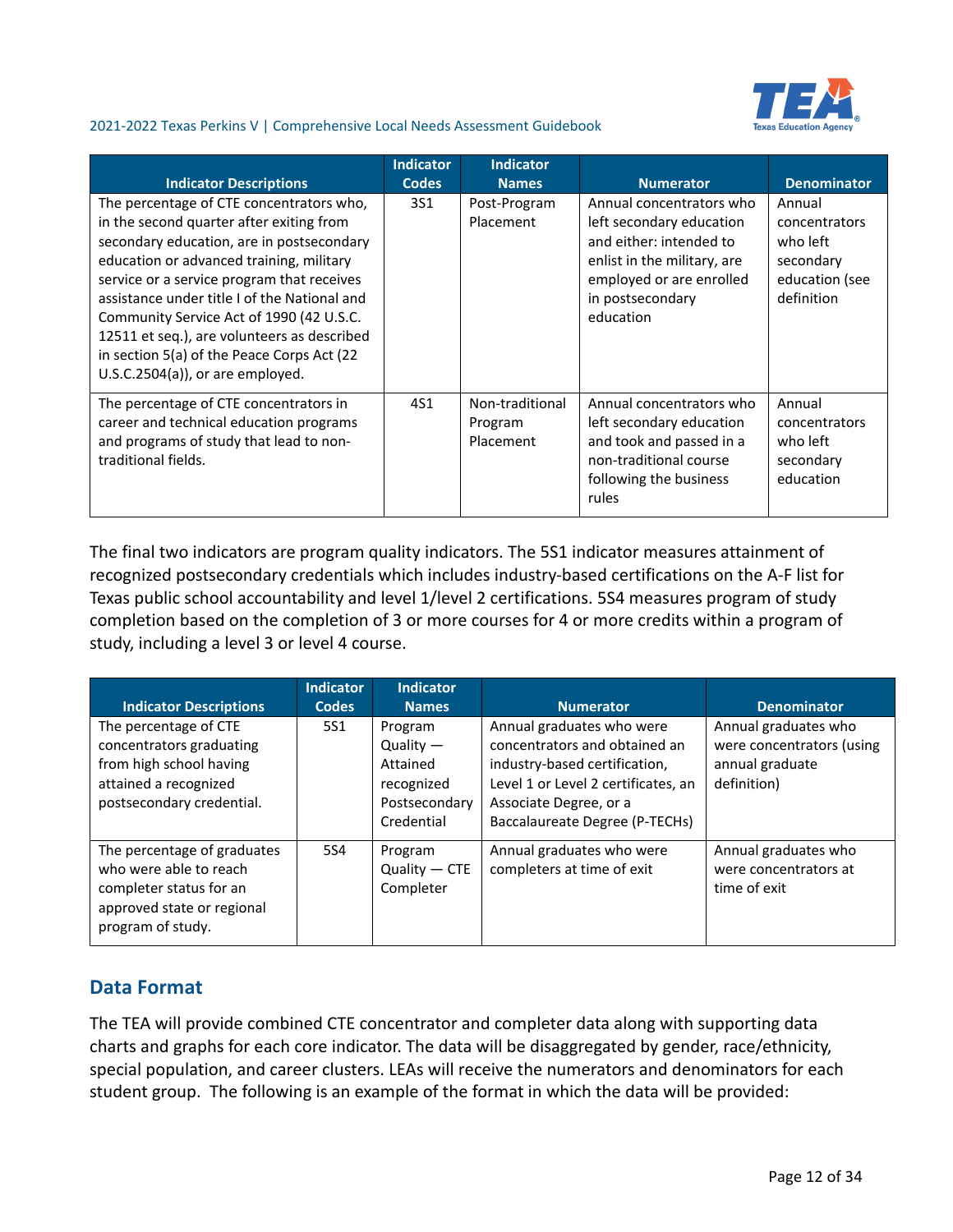

|                |                                                              |                                                          | <b>Number of</b>       | <b>Number of</b>       |
|----------------|--------------------------------------------------------------|----------------------------------------------------------|------------------------|------------------------|
|                |                                                              |                                                          | <b>Students in the</b> | <b>Students in the</b> |
| <b>Line</b>    | <b>Category</b>                                              | <b>Population</b>                                        | <b>Numerator</b>       | <b>Denominator</b>     |
| $\mathbf{1}$   | <b>Grand Total</b>                                           | <b>All Students</b>                                      |                        |                        |
| $\overline{2}$ | Gender                                                       | Male                                                     |                        |                        |
| 3              | Gender                                                       | Female                                                   |                        |                        |
| $\overline{4}$ | Major Racial and Ethnic Groups (ESEA)                        | Group 1:                                                 |                        |                        |
| 5              | Major Racial and Ethnic Groups (ESEA)                        | Group 2:                                                 |                        |                        |
| 6              | Major Racial and Ethnic Groups (ESEA)                        | Group 3:                                                 |                        |                        |
| $\overline{7}$ | Major Racial and Ethnic Groups (ESEA)                        | Group 4:                                                 |                        |                        |
| 8              | Major Racial and Ethnic Groups (ESEA)                        | Group 5:                                                 |                        |                        |
| 9              | Major Racial and Ethnic Groups (ESEA)                        | Group 6:                                                 |                        |                        |
| 10             | Major Racial and Ethnic Groups (ESEA)                        | Group 7:                                                 |                        |                        |
| 11             | Special Populations (Section 3(48) of<br>Perkins V and ESEA) | Individuals with Disabilities                            |                        |                        |
| 12             | Special Populations (Section 3(48) of                        | Individuals from Economically                            |                        |                        |
|                | Perkins V and ESEA)                                          | <b>Disadvantaged Families</b>                            |                        |                        |
| 13             | Special Populations (Section 3(48) of                        | Individuals Preparing for Non-                           |                        |                        |
|                | Perkins V and ESEA)                                          | traditional Fields                                       |                        |                        |
| 14             | Special Populations (Section 3(48) of<br>Perkins V and ESEA) | <b>Single Parents</b>                                    |                        |                        |
| 15             | Special Populations (Section 3(48) of<br>Perkins V and ESEA) | Out of Workforce Individuals                             |                        |                        |
| 16             | Special Populations (Section 3(48) of<br>Perkins V and ESEA) | <b>English Learners</b>                                  |                        |                        |
| 17             | Special Populations (Section 3(48) of<br>Perkins V and ESEA) | Homeless Individuals                                     |                        |                        |
| 18             | Special Populations (Section 3(48) of                        | Youth in Foster Care                                     |                        |                        |
|                | Perkins V and ESEA)                                          |                                                          |                        |                        |
| 19             | Special Populations (Section 3(48) of                        | Youth with Parent in Active                              |                        |                        |
|                | Perkins V and ESEA)                                          | Military                                                 |                        |                        |
| 20             | Special Populations (Section 3(48) of<br>Perkins V and ESEA) | <b>Migrant Students</b>                                  |                        |                        |
| 21             | <b>Career Cluster</b>                                        | Agriculture, Food & Natural                              |                        |                        |
|                |                                                              | Resources                                                |                        |                        |
| 22             | <b>Career Cluster</b>                                        | Architecture & Construction                              |                        |                        |
| 23             | Career Cluster                                               | Arts, A/V Technology &                                   |                        |                        |
|                |                                                              | Communications                                           |                        |                        |
| 24             | Career Cluster                                               | <b>Business Management &amp;</b>                         |                        |                        |
|                |                                                              | Administration                                           |                        |                        |
| 25             | Career Cluster                                               | <b>Education &amp; Training</b>                          |                        |                        |
| 26             | Career Cluster                                               | Finance                                                  |                        |                        |
| 27             | Career Cluster                                               | Government & Public                                      |                        |                        |
|                |                                                              | Administration                                           |                        |                        |
| 28             | Career Cluster                                               | <b>Health Science</b>                                    |                        |                        |
| 29             | Career Cluster                                               | Hospitality & Tourism                                    |                        |                        |
| 30             | Career Cluster                                               | <b>Human Services</b>                                    |                        |                        |
| 31             | Career Cluster                                               | <b>Information Technology</b>                            |                        |                        |
| 32             | Career Cluster                                               | Law, Public Safety,<br><b>Corrections &amp; Security</b> |                        |                        |
| 33             | Career Cluster                                               | Manufacturing                                            |                        |                        |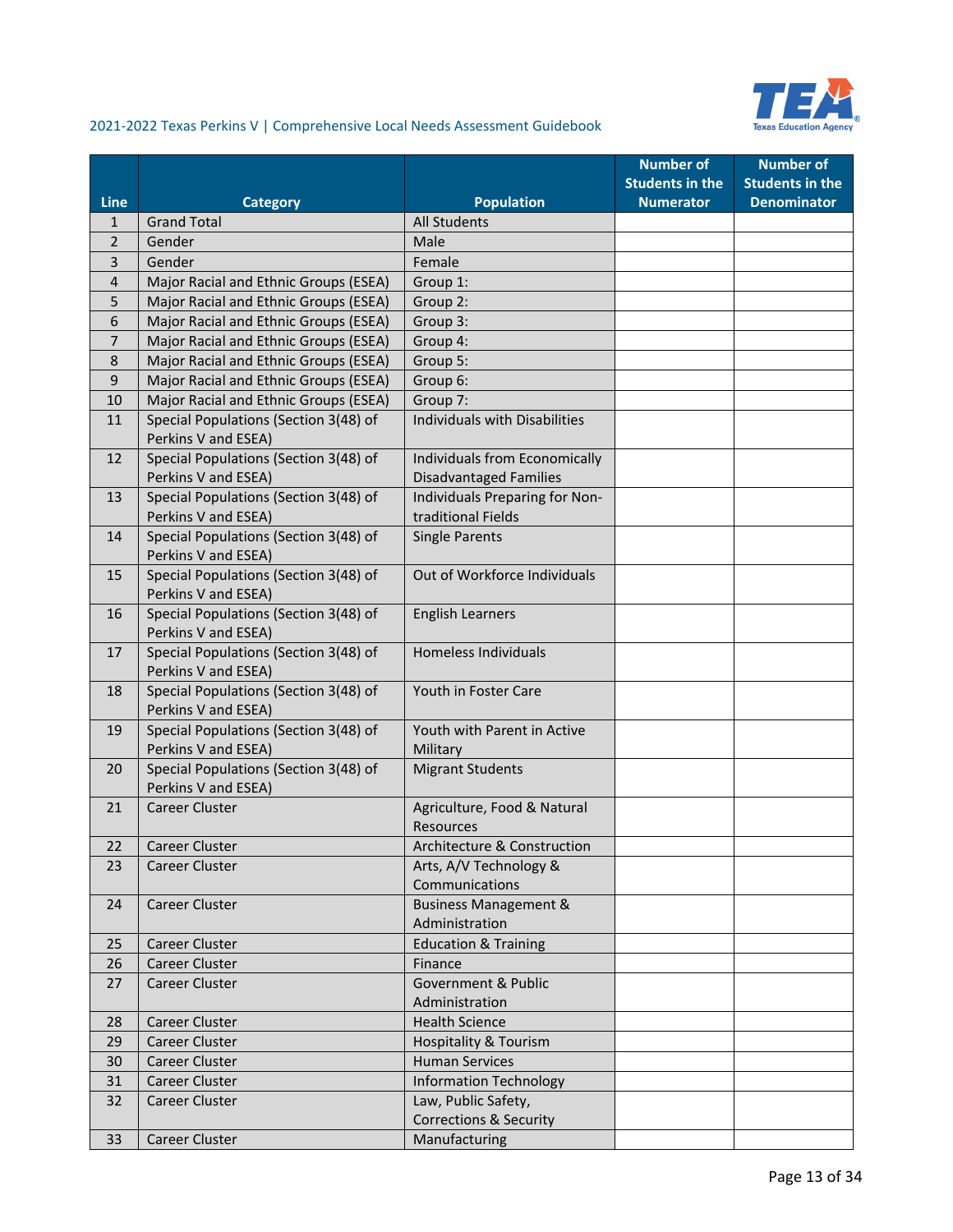

|             |                       |                                      | <b>Number of</b><br><b>Students in the</b> | <b>Number of</b><br><b>Students in the</b> |
|-------------|-----------------------|--------------------------------------|--------------------------------------------|--------------------------------------------|
| <b>Line</b> | <b>Category</b>       | <b>Population</b>                    | <b>Numerator</b>                           | <b>Denominator</b>                         |
| 34          | <b>Career Cluster</b> | Marketing                            |                                            |                                            |
| 35          | Career Cluster        | Science, Technology,                 |                                            |                                            |
|             |                       | <b>Engineering &amp; Mathematics</b> |                                            |                                            |
| 36          | Career Cluster        | Transportation, Distribution &       |                                            |                                            |
|             |                       | Logistics                            |                                            |                                            |
| 37          | <b>Career Cluster</b> | Other: Please Identify:              |                                            |                                            |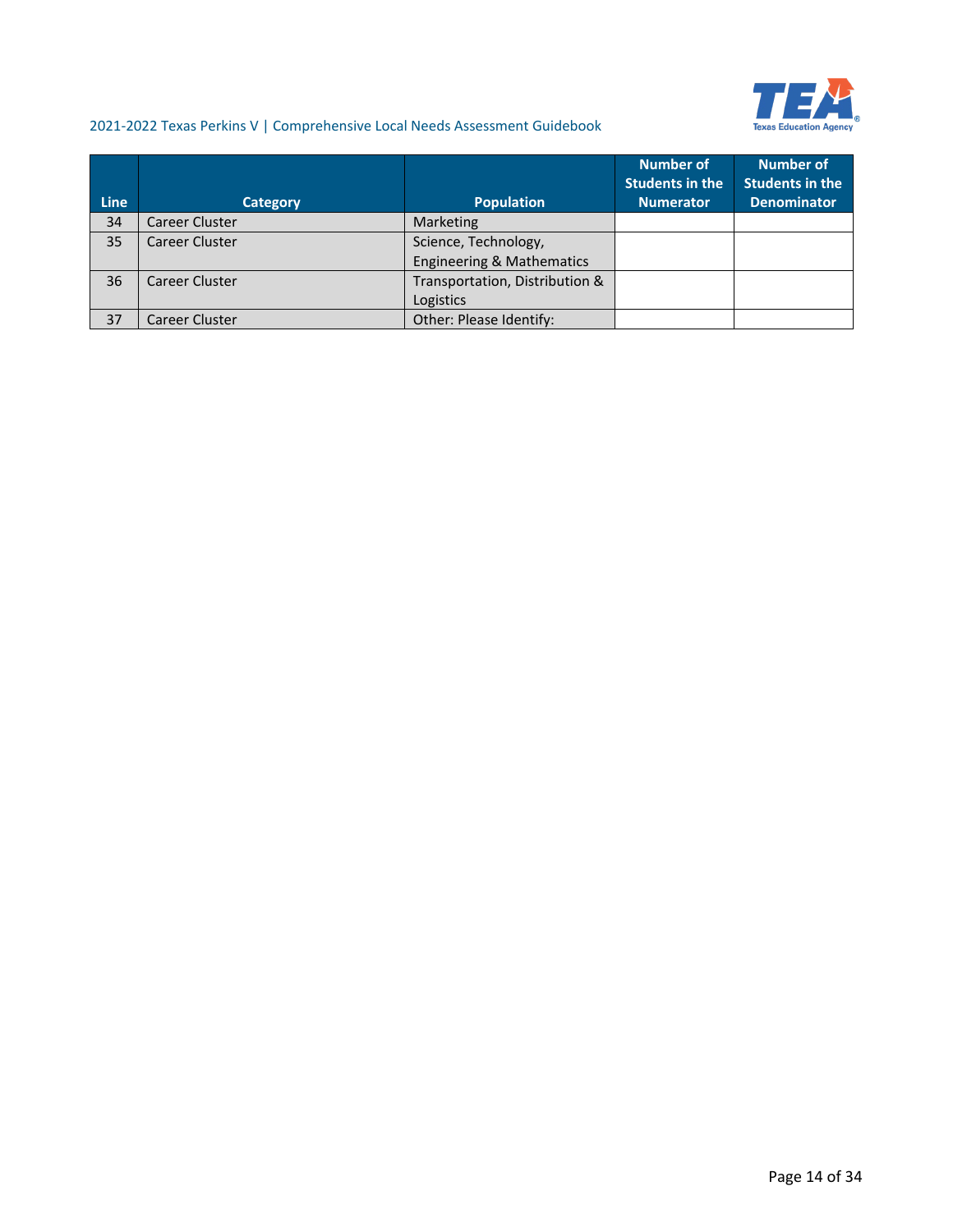

# <span id="page-14-0"></span>Part 2: Student Performance, continued

In this section, LEAs must evaluate CTE Learners' performance on federal accountability measures in the aggregate and disaggregated by race, gender, migrant status, and special population groups, which can be found in Section 3(48) of Perkins V.

### Part 2 – Line 1: Identify the Perkins performance accountability indicator targets not being met at the LEA level

- 1S1: Four-Year Graduation Rate
- 1S2: Extended Graduation Rate
- 2S1: Academic Proficiency in Reading/Language Arts
- 2S2: Academic Proficiency in Mathematics
- 2S3: Academic Proficiency in Science
- 3S1: Postsecondary Placement
- 4S1: Non-traditional Program Enrollment
- 5S1: Attained Recognized Postsecondary Credential
- 5S4: CTE Completer
- All Perkins performance accountability indicator targets have been met at the LEA level

#### *Instructions:*

- 1. Using the data provided, evaluate students' performance on federal accountability measures in aggregate and disaggregated for the special populations defined in Perkins V. Data must be disaggregated by:
	- o Gender
	- o Race and ethnicity
	- o Special populations categories:
		- $\blacksquare$  Individuals with disabilities
		- **Individuals from economically disadvantaged families**
		- **IF Individuals preparing for non-traditional fields**
		- **Single parents**
		- Out of workforce individuals
		- **English learners**
		- **Homeless individuals**
		- Youth in foster care
		- **P** Youth with parent in active military
		- Migrant students
- 2. Select the performance accountability indicator targets for CTE Learners (concentrators/completers) the LEA is not meeting in the aggregate in comparison to statewide baseline data for each indicator.

#### **Example Data: Part 2 – Line 1**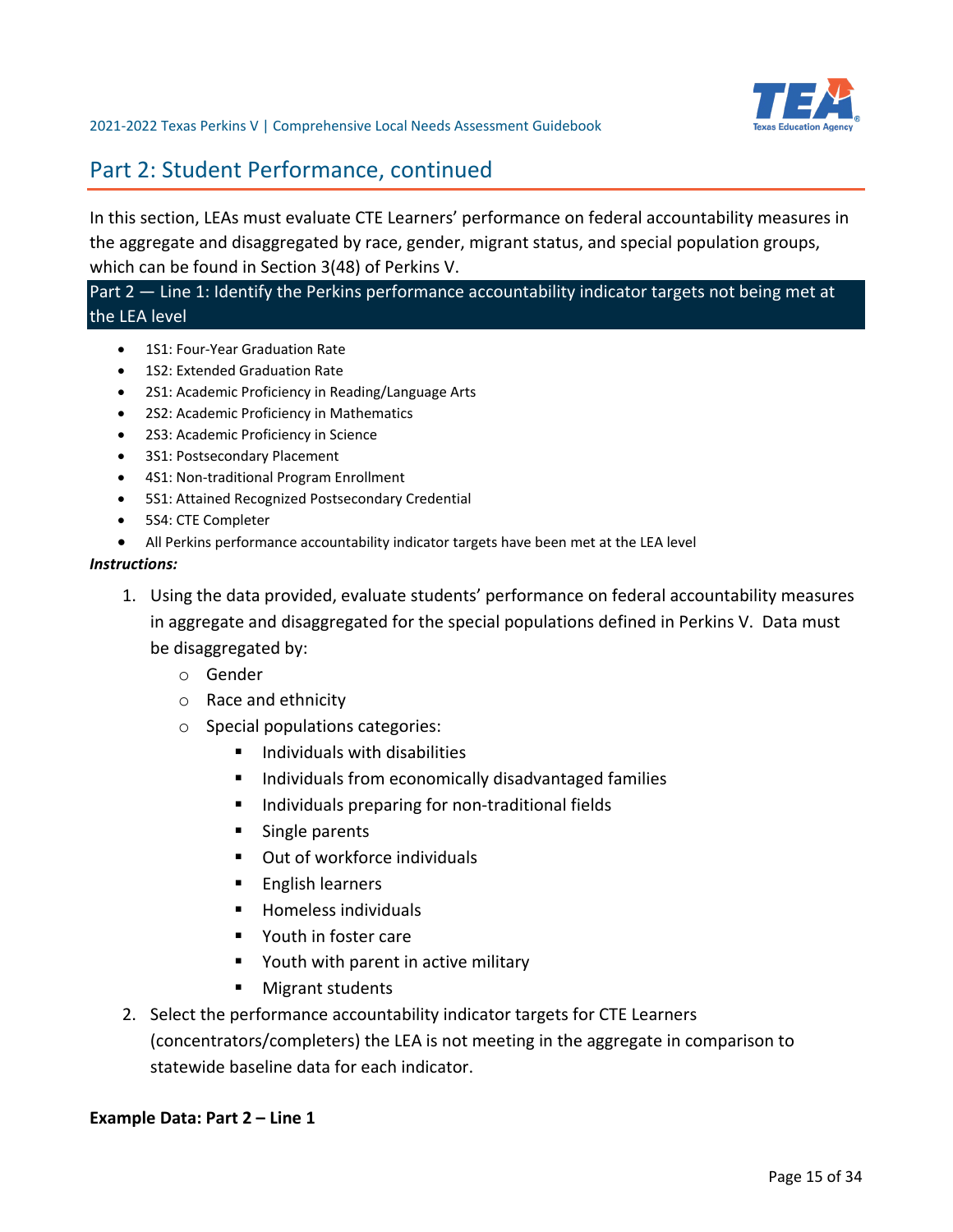



Note: The graph is an example of data that will be provided by the TEA to each LEA. The exemplar data sets are "mock" data. The orange bar represents the LEA's CTE Learners' (Concentrators and Completers) data while the blue box represents the state baseline data. Using this data, LEAs will identify areas in which students are not meeting the state baseline data for each of the Perkins Performance Indicators. The data set is also provided in a chart format by numerator and denominator in the LEA's TEAL (CTER) account to allow for a review of the LEA's data by indicator. In this example, the CTE Learners within the LEA are not meeting the performance accountability indicators 3S1, 4S1, 5S1, and 5S4.

#### Part 2 — Line 2: Review of 2020-2021 LEA baseline data and state baseline data in TEAL.

• 2020-2021 LEA baseline data and state baseline data have been reviewed in TEAL and the LEA will include strategies for improvement in the local application that address areas of low performance.

#### *Instructions:*

Select the checkbox to confirm the LEA baseline data/state baseline data has been reviewed and that strategies for improvement will be included in the local application for areas of low performance.

Part 2 — Line 3: Compare the performance of CTE Learners with non-CTE Learners on accountability indicators. Include possible explanations for any differences (1,000-character limit).

#### *Instructions:*

CTE learners include both CTE concentrators and CTE completers. All other students fall into the non-CTE learner category.

- 1. Using the data provided, evaluate students' performance in the aggregate on federal accountability measures listed below comparing CTE learners to non-CTE learners.
	- a. Four-year Graduation Rate (1S1)
	- b. Academic Proficiency in Reading and Language Arts (2S1)
	- c. Academic Proficiency in Mathematics (2S2)
	- d. Academic Proficiency in Science (2S3)
	- e. Postsecondary Placement (3S1)
	- f. Non-traditional Program Enrollment (4S1)
	- g. Attained Recognized Postsecondary Credential (5S1)
	- h. CTE Completer (5S4)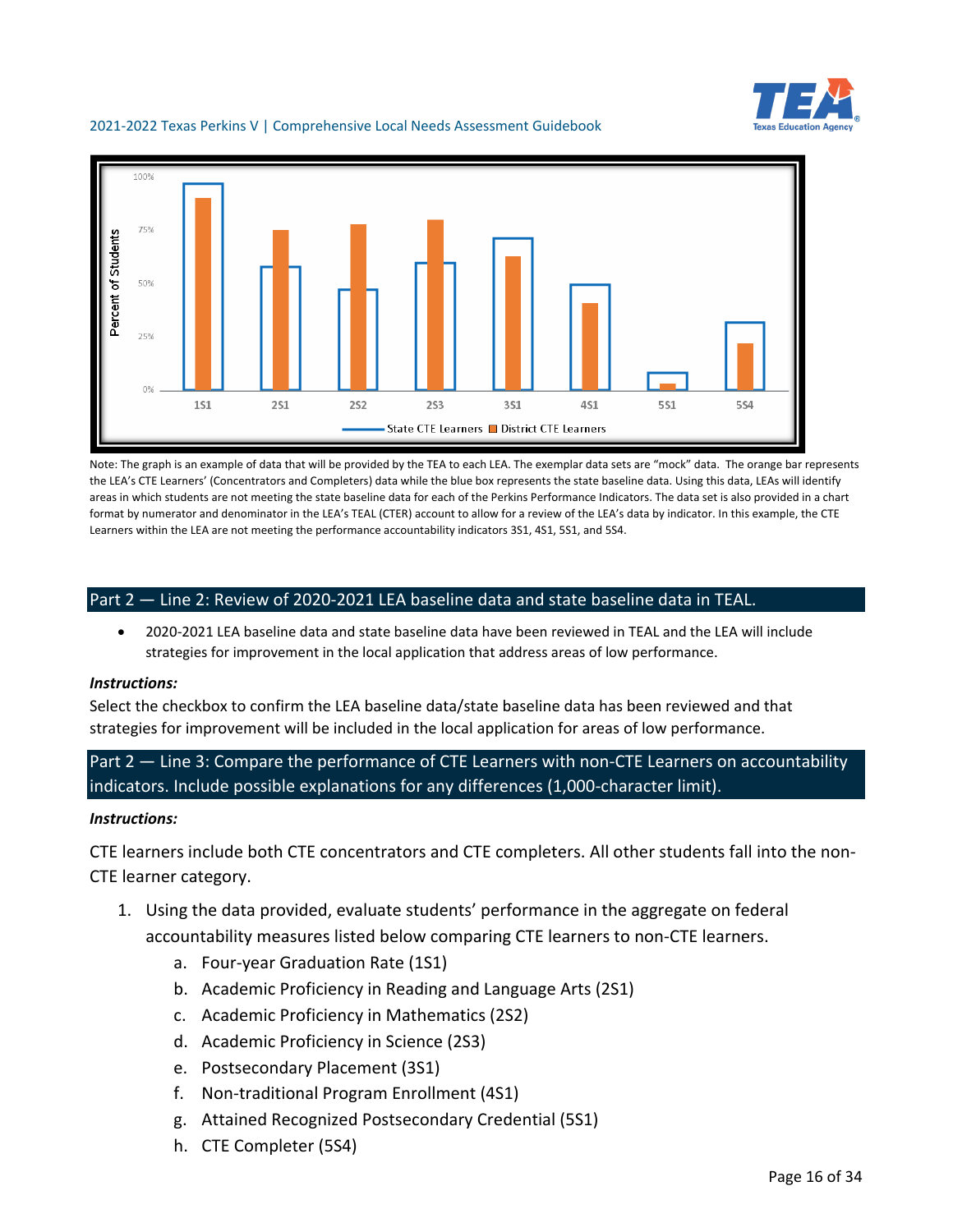



#### **Example Data: Part 2 – Line 3**

Note: The graph is an example of data that will be provided by the TEA to each LEA. The exemplar data sets are "mock" data. The orange bar represents the LEA's CTE Learners' data and the black box represents the LEA's Non-CTE Learners' data. Using this data, LEAs will be able to identify areas in which CTE Learners outperform or underperform in comparison to non-CTE Learners. The data sets are also provided by numerator and denominator in the LEA's TEAL (CTER) account to allow for a review of the disaggregated data by student groups.

Part 2 — Line 4: Compare the performance of each special population in the CTE program with the performance of all CTE Learners at the LEA level. List the strategies to be implemented that will address the underperformance within special populations (1,000-character limit).

#### *Instructions:*

- 1. Using the data provided, evaluate students' performance at the LEA level disaggregated by each special population category on the federal accountability measures compared to students not in a special population category.
	- a. Four-year Graduation Rate (1S1)
	- b. Academic Proficiency in Reading and Language Arts (2S1)
	- c. Academic Proficiency in Mathematics (2S2)
	- d. Academic Proficiency in Science (2S3)
	- e. Postsecondary Placement (3S1)
	- f. Non-traditional Program Enrollment (4S1)
	- g. Attained Recognized Postsecondary Credential (5S1)
	- h. CTE Completer (5S4)

#### **Example Data: Part 2 – Line 4**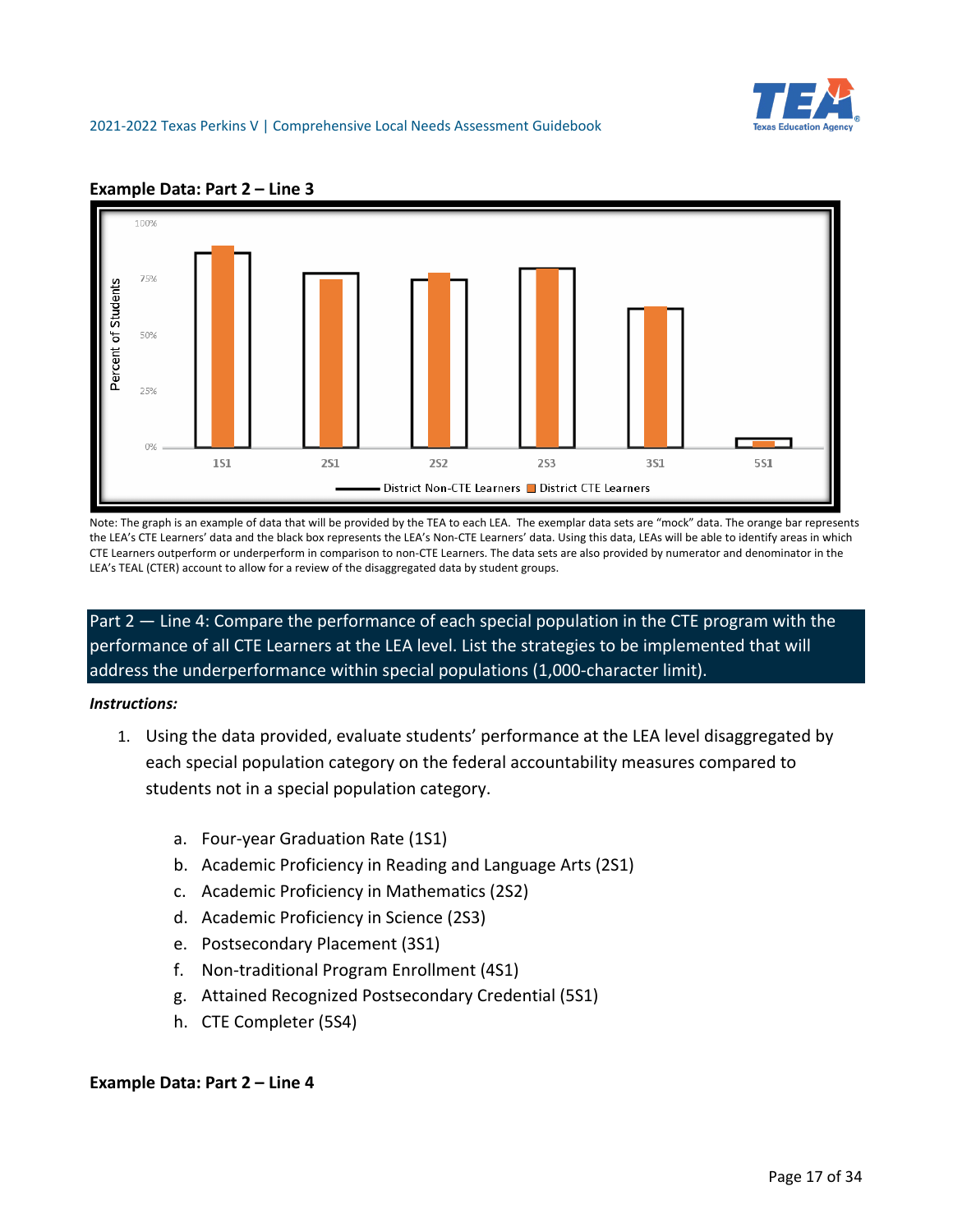

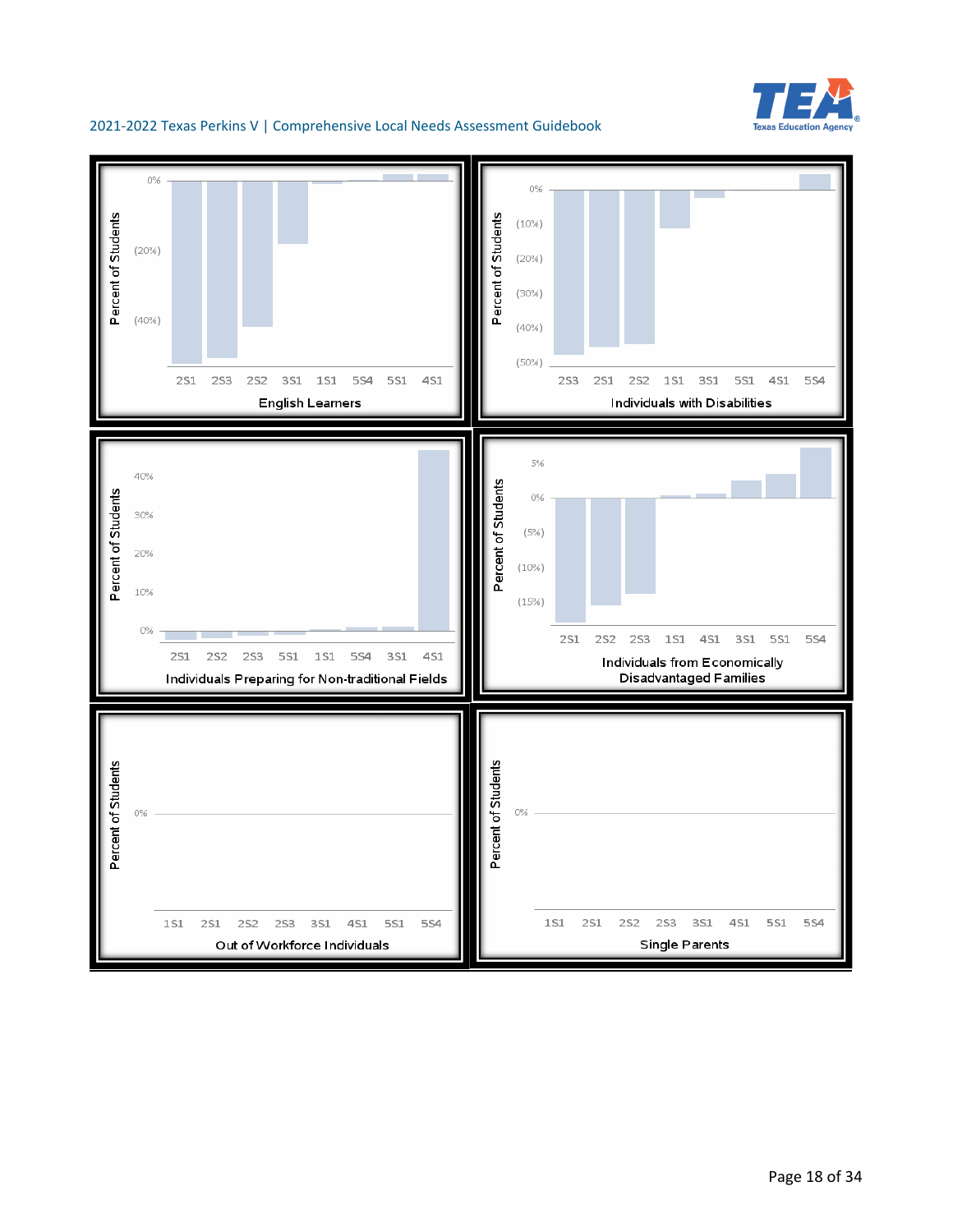



Note: The graph is an example of the data that will be provided by the TEA to each LEA. The exemplar data sets are "mock" data. The baseline (represented as 0%) is the performance of all LEA CTE Learners (Concentrators and Completers). Bars below zero represent the special population's performance below the overall LEA's CTE Learners' performance. Bars above zero represent the special population's performance above the overall LEA's CTE Learners' performance. Each individual graph provides data on a special population. Please note that within each graph, the Perkins Performance Indicators are arranged from lowest performing to highest performing, so they may be in a different order for each special population graph. The data sets are also provided in a chart format by numerator and denominator in the LEA's TEAL to allow for a review of the disaggregated data by student groups. In this example, English Learners performed significantly below their peers in Perkins Performance Indicators 2S1, 2S3, 2S2, and 3S1; they performed similarly to their peers within indicators 1S1 and 5S4; and they performed better than their peers within indicators 5S1 and 4S1. The LEA did not report any students within the special population categories of Out of Workforce Individuals, Single Parents, or Migrant Students, so there is no data to analyze.

Part 2 — Line 5: Describe how CTE Learners from different genders, races, and ethnicities are performing in the CTE programs at the LEA level. List the strategies to be implemented that will address the underperformance within different genders, races and ethnicities 1,000-character limit).

#### *Instructions:*

Using the data provided in Texas Education Agency Login (TEAL), evaluate students' performance at the LEA level disaggregated by gender, race, and ethnicity on the federal accountability measures.

a. Four-year Graduation Rate (1S1)

**Migrant Students** 

b. Academic Proficiency in Reading and Language Arts (2S1)

Youth with Parent in Active Military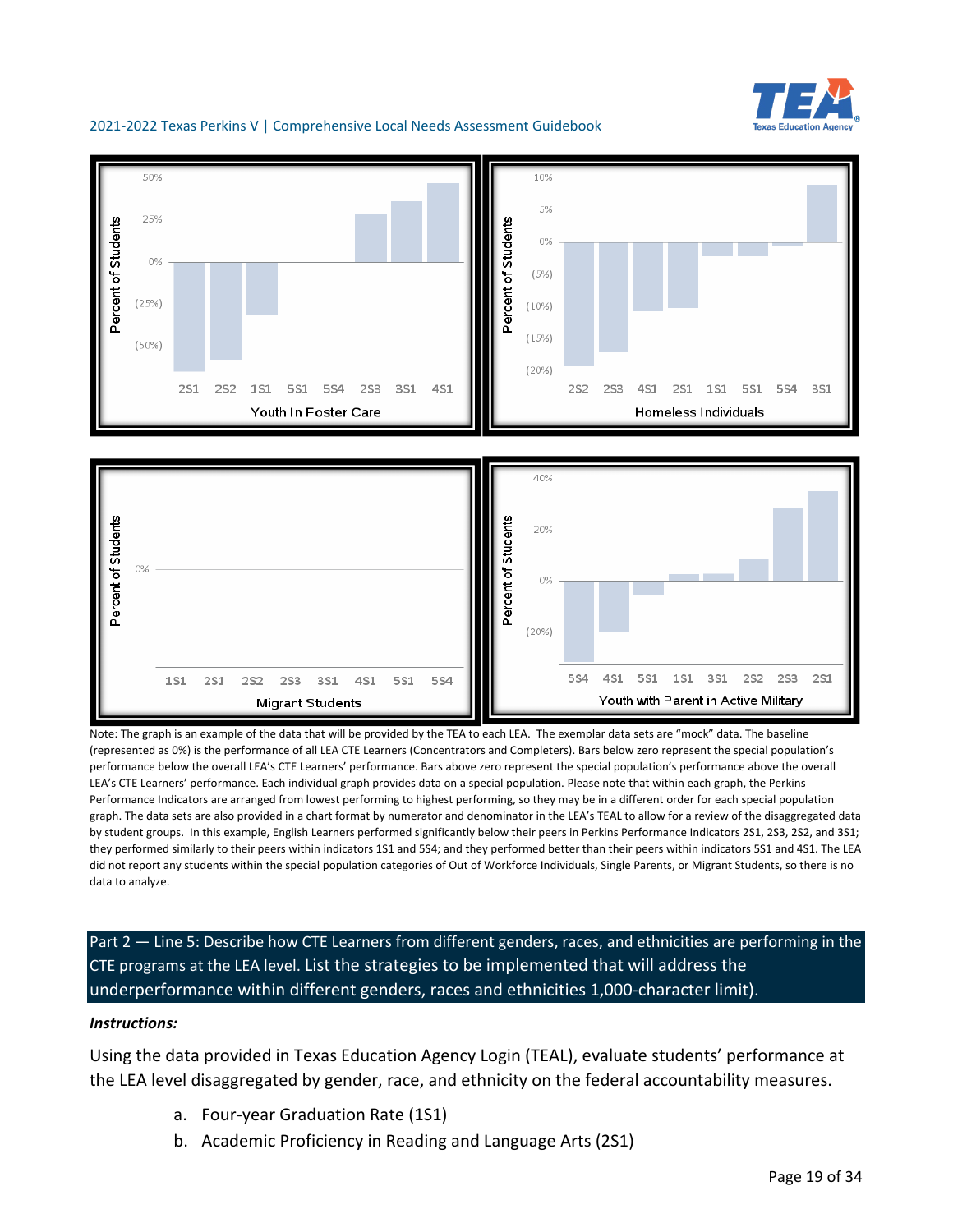

- c. Academic Proficiency in Mathematics (2S2)
- d. Academic Proficiency in Science (2S3)
- e. Postsecondary Placement (3S1)
- f. Non-traditional Program Enrollment (4S1)
- g. Attained Recognized Postsecondary Credential (5S1)
- h. CTE Completer (5S4)

### **Example Data: Part 2- Line 5**

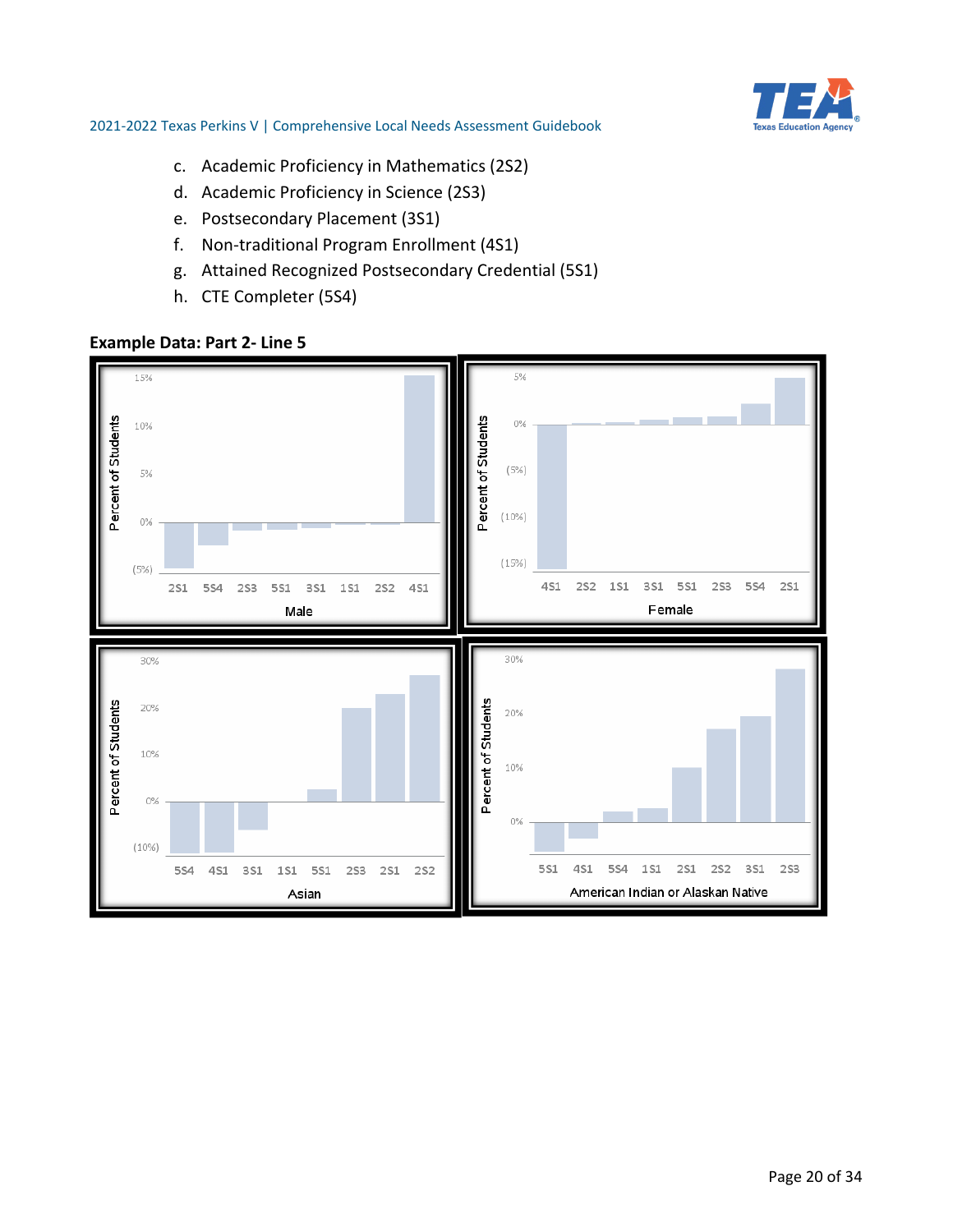



Note: The graph is an example of the data that will be provided by the TEA to each LEA. The exemplar data sets are "mock" data. The baseline (represented as 0%) is the performance of all LEA CTE Learners (Concentrators and Completers). Bars below zero represent the special population's performance below the overall LEA's CTE Learners' performance. Bars above zero represent the special population's performance above the overall LEA's CTE Learners' performance. Each individual graph provides data on a special population. Please note that within each graph, the Perkins Performance Indicators are arranged from lowest performing to highest performing, so they may be in a different order for each special population graph. The data sets are also provided in a chart format by numerator and denominator in the LEA's TEAL (CTER) account to allow for a review of the disaggregated data by student groups.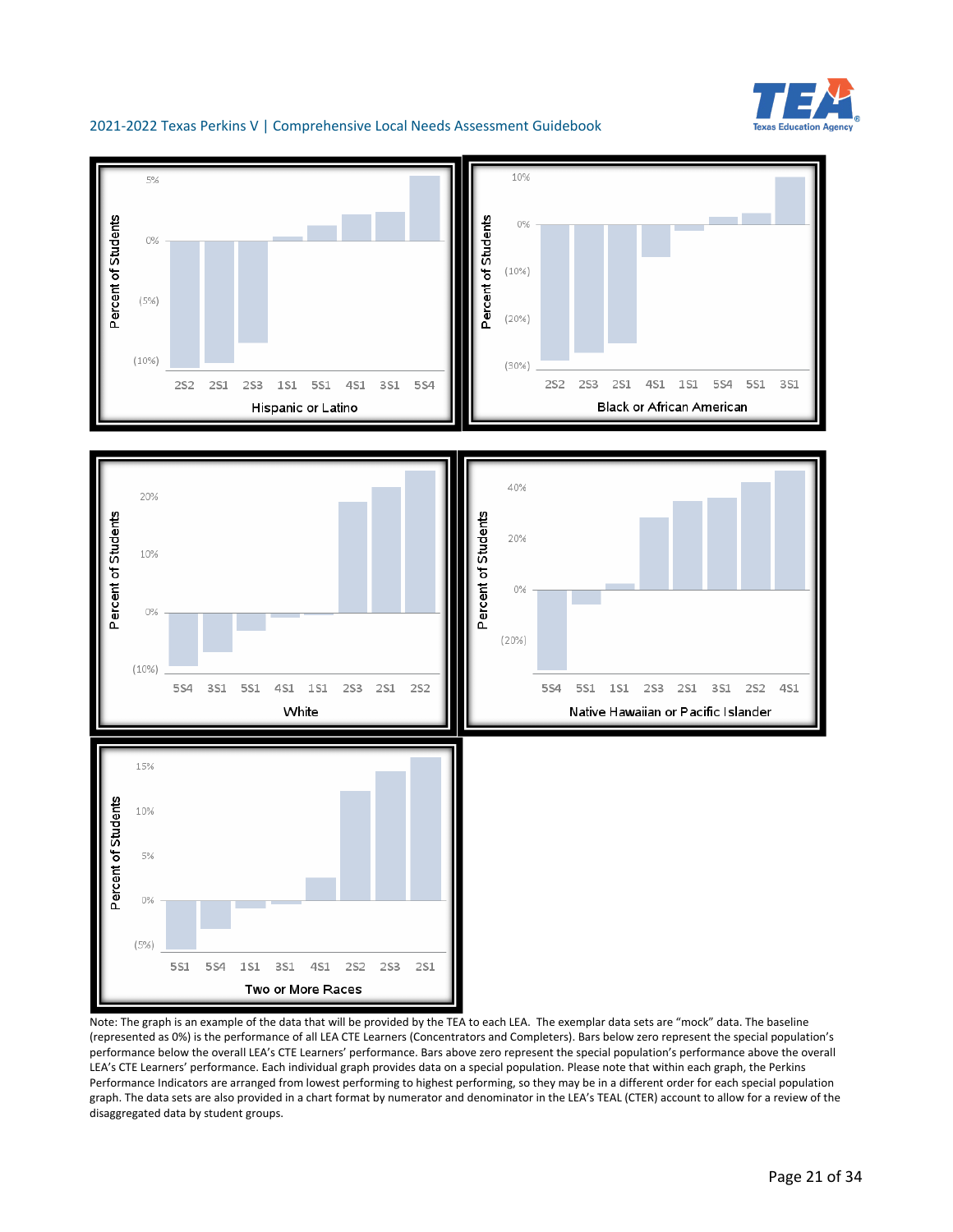# <span id="page-21-0"></span>Part 3: Labor Market Alignment

LEAs are required to consider the alignment between programs offered and the labor market needs of the local area, state and/or region. As the data are analyzed, focus on comparing the number of students graduating in each CTE program area to the number of projected job openings in relevant occupations. Be sure to look into the future, keeping in mind that the CLNA will be the foundation of planning for activities through the local application. Also, remember that the occupations for which programs are preparing students may be found across multiple industries. In addition to labor market information (LMI), feedback from local industry representatives is beneficial. Local employer input can help to identify trends that may not be evident in reported data, particularly in emerging career areas, and to describe skill needs across industries. LEAs can gather employer input through informal discussions, surveys and/or focus groups to learn whether students who have completed the LEA programs are succeeding in the workforce.

In this section, the federal law requires LEAs to evaluate the alignment between programs offered and the labor market needs of the local area, state and/or region—now and in the future.

# Part 3 - Line 1. List the top career cluster with occupations that meet the state and/or regional definition of "in-demand" and "high-wage" (1,000-character limit).

#### *Instructions:*

1. Using the data provided, identify the top career clusters with occupations in the state and/or region that meet both in-demand and high-wage definitions.

| <b>State Career</b><br><b>Cluster</b> | <b>SOC</b> | <b>Occupational Title</b>                                                              | Program<br>of Study        | <b>Growth</b><br>Rate | <b>Median</b><br>Annual<br><b>Wage</b><br>2018 | <b>Growth</b><br><b>Wage</b><br><b>Category</b> | <b>Educational</b><br><b>Requirement</b> |
|---------------------------------------|------------|----------------------------------------------------------------------------------------|----------------------------|-----------------------|------------------------------------------------|-------------------------------------------------|------------------------------------------|
|                                       |            | <b>Total, All Occupations</b>                                                          | <b>Waiting</b><br>on XList | 10%                   | \$33,569                                       |                                                 |                                          |
| Business,<br>Marketing &<br>Finance   | 13-1161    | Market Research<br>Analysts & Marketing<br>Specialists                                 | <b>Waiting</b><br>on XList | 28%                   | \$45,493                                       | High/High                                       | Bachelor's<br>Degree                     |
| Manufacturing                         | 49-9081    | Wind Turbine Service<br><b>Technicians</b>                                             | Waiting<br>on XList        | 65%                   | \$52,945                                       | High/High                                       | Associate's<br>Degree                    |
| Manufacturing                         | 49-2094    | <b>Electrical and Electronics</b><br>Repairers, Commercial<br>and Industrial Equipment | Waiting<br>on XList        | 16%                   | \$55,271                                       | High/High                                       | Recognized<br>Industry<br>Credential     |
| Manufacturing                         | 43-5061    | Production, Planning and<br><b>Expediting Clerks</b>                                   | Waiting<br>on XList        | 14%                   | \$41,735                                       | High/High                                       | Some College,<br>No Degree               |
| Manufacturing                         | 49-9041    | <b>Industrial Machinery</b><br>Mechanics                                               | <b>Waiting</b><br>on XList | 12%                   | \$50,848                                       | High/High                                       | Recognized<br>Industry<br>Credential     |

### **Example Data: Part 3 Line 1 – Regional LMI**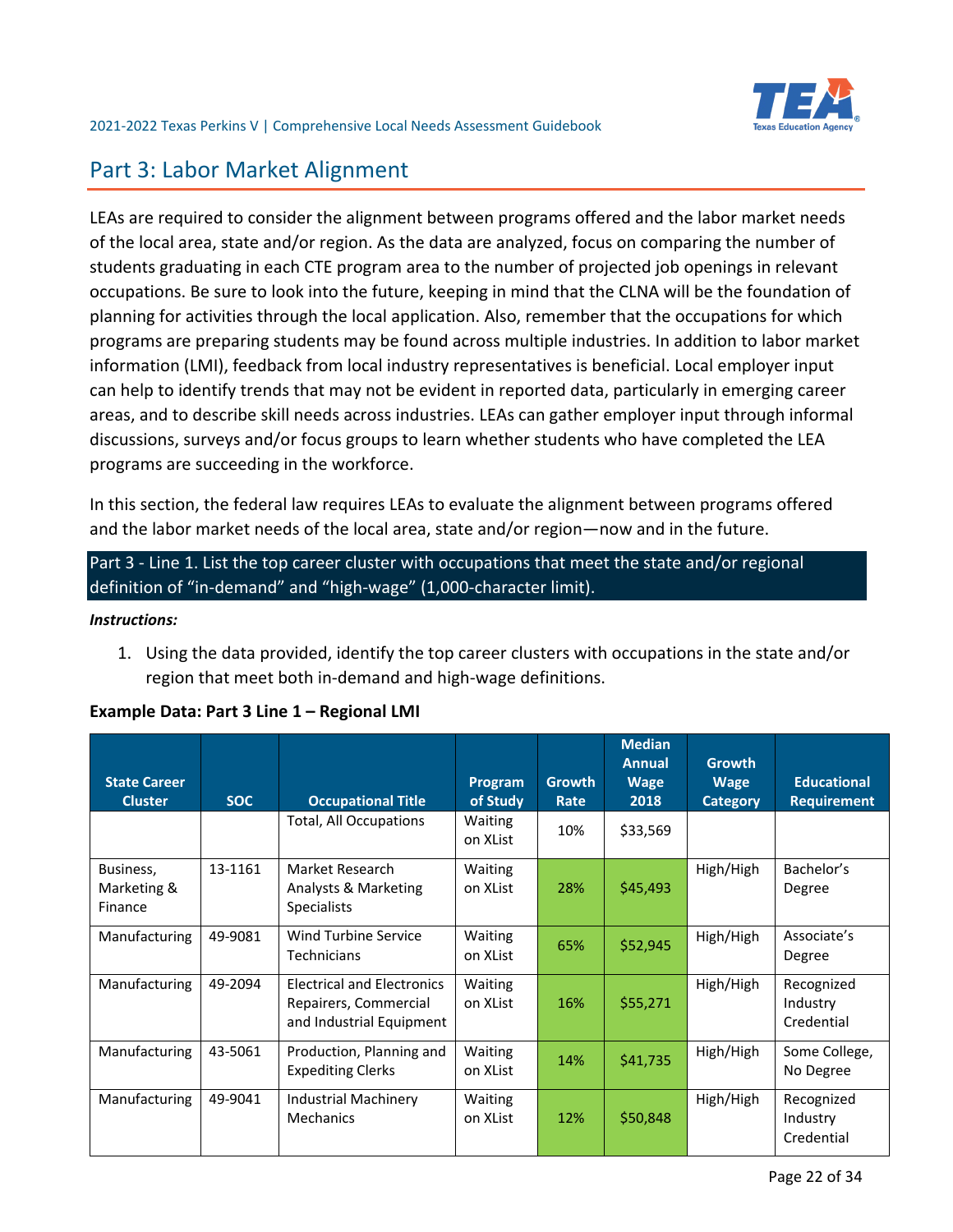

| <b>State Career</b><br><b>Cluster</b> | <b>SOC</b> | <b>Occupational Title</b>                                                      | Program<br>of Study | Growth<br>Rate | <b>Median</b><br><b>Annual</b><br><b>Wage</b><br>2018 | <b>Growth</b><br><b>Wage</b><br><b>Category</b> | <b>Educational</b><br><b>Requirement</b> |
|---------------------------------------|------------|--------------------------------------------------------------------------------|---------------------|----------------|-------------------------------------------------------|-------------------------------------------------|------------------------------------------|
| Manufacturing                         | 51-9032    | <b>Cutting and Slicing</b><br>Machine Setters,<br><b>Operators and Tenders</b> | Waiting<br>on XList | 11%            | \$40,526                                              | High/High                                       | High school<br>diploma or<br>equivalent  |
| Manufacturing                         | 51-9122    | Painters, Transportation<br>Equipment                                          | Waiting<br>on XList | 10%            | \$33,968                                              | High/High                                       | High school<br>diploma or<br>equivalent  |
| Manufacturing                         | 49-9099    | Installation,<br>Maintenance & Repair<br>Workers, Other                        | Waiting<br>on XList | 10%            | \$42,190                                              | High/High                                       | High school<br>diploma or<br>equivalent  |
| Manufacturing                         | 51-4011    | Computer-Controlled<br>Machine Tool Operators,<br><b>Metal and Plastic</b>     | Waiting<br>on XList | 10%            | \$43,226                                              | High/High                                       | Recognized<br>Industry<br>Credential     |
| Business,<br>Marketing &<br>Finance   | 27-3031    | <b>Public Relations</b><br><b>Specialists</b>                                  | Waiting<br>on XList | 17%            | \$45,780                                              | High/High                                       | Bachelor's<br>Degree                     |
| Hospitality &<br>Tourism              | 13-1131    | Fundraisers                                                                    | Waiting<br>on XList | 24%            | \$59,247                                              | High/High                                       | Bachelor's<br>Degree                     |

In this mock-data example, the top occupations that met the regional criteria for in-demand and highwage were selected and sorted by growth. Growth by percentage and median annual salary are highlighted in green. The occupations are aligned to the state's 14 career clusters. The top three career clusters are:

- 1. Business, Marketing, & Finance
- 2. Manufacturing
- 3. Hospitality & Tourism

The LEA should compare the top career clusters identified to the programs of study and career clusters offered in its CTE program. The data will be provided on the TEA CTE webpage: [https://tea.texas.gov/Academics/College\\_Career\\_and\\_Military\\_Prep/Career\\_and\\_Technical\\_Educatio](https://tea.texas.gov/Academics/College_Career_and_Military_Prep/Career_and_Technical_Education/Career_and_Technical_Education) [n/Career\\_and\\_Technical\\_Education](https://tea.texas.gov/Academics/College_Career_and_Military_Prep/Career_and_Technical_Education/Career_and_Technical_Education)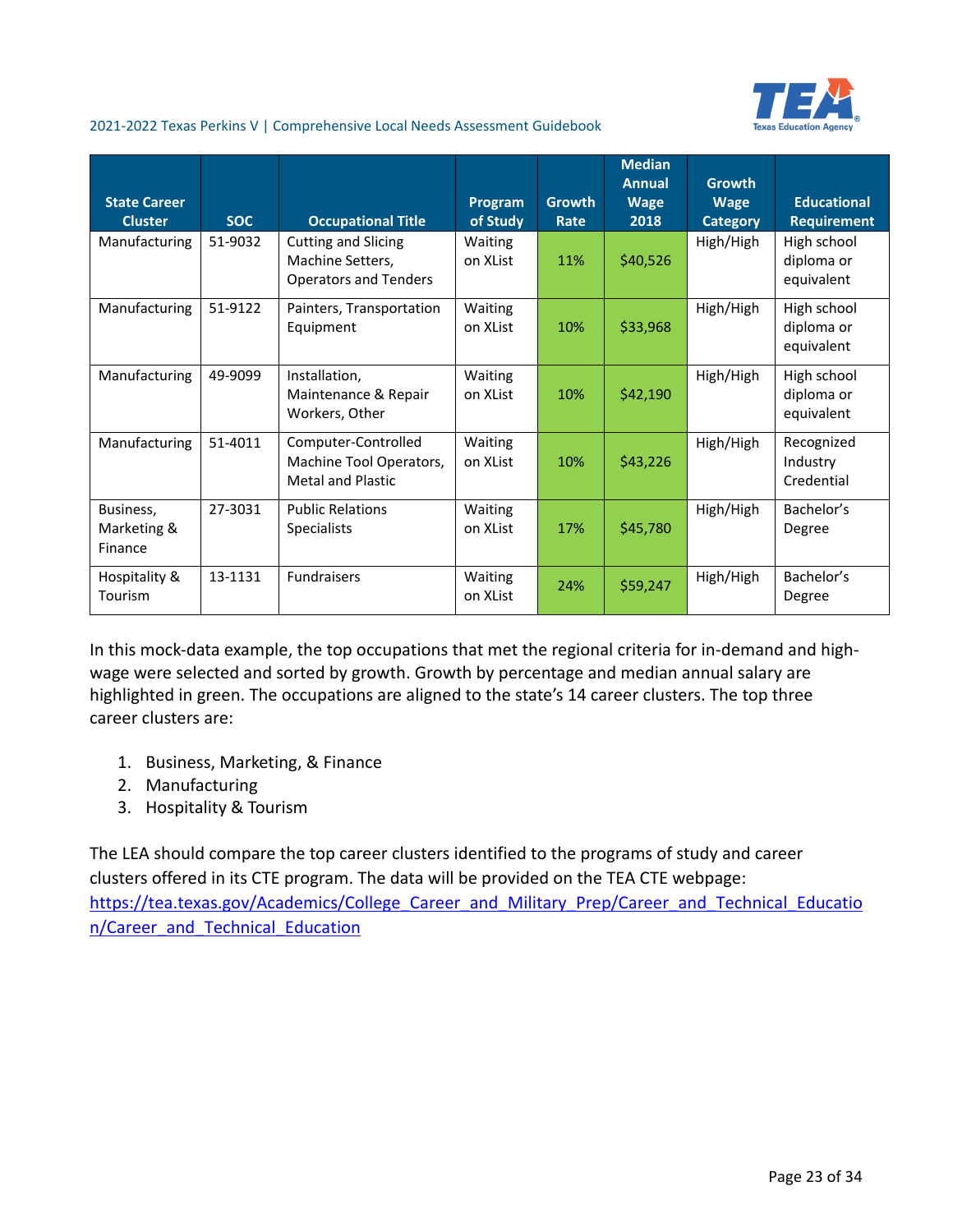

| <b>Example Data</b>           |  |  |  |  |  |
|-------------------------------|--|--|--|--|--|
| Part 3 Line 1 - Statewide LMI |  |  |  |  |  |

| <b>State</b>                    |                                    |            |                                                |                       | <b>Median</b><br><b>Annual</b> | <b>Growth</b>                  |
|---------------------------------|------------------------------------|------------|------------------------------------------------|-----------------------|--------------------------------|--------------------------------|
| <b>Career</b><br><b>Cluster</b> | <b>Program of Study</b>            | <b>SOC</b> | <b>Occupational Title</b>                      | <b>Growth</b><br>Rate | <b>Wage</b><br>2018            | <b>Wage</b><br><b>Category</b> |
| Health<br>Science               | <b>Healthcare Therapeutic</b>      | 29-1071    | <b>Physician Assistants</b>                    | 45%                   | \$110,081                      | High/High                      |
| Health<br>Science               | <b>Nursing Science</b>             | 29-1171    | <b>Nurse Practitioners</b>                     | 44%                   | \$108,658                      | High/High                      |
| Health<br>Science               |                                    | 29-9092    | <b>Genetic Counselors</b>                      | 40%                   | \$95,023                       | High/High                      |
| Health<br>Science               | <b>Medical Therapy</b>             | 31-2021    | <b>Physical Therapist Assistants</b>           | 37%                   | \$69,923                       | High/High                      |
| Health<br>Science               | Healthcare Therapeutic,<br>Medical | 31-2011    | <b>Occupational Therapy</b><br>Assistants      | 36%                   | \$72,929                       | High/High                      |
| Health<br>Science               | <b>Medical Therapy</b>             | 29-1126    | <b>Respiratory Therapists</b>                  | 35%                   | \$58,931                       | High/High                      |
| Health<br>Science               | <b>Healthcare Diagnostics</b>      | 29-2032    | Diagnostic Medical<br>Sonographers             | 35%                   | \$71,552                       | High/High                      |
| Health<br>Science               | <b>Medical Therapy</b>             | 29-1123    | <b>Physical Therapists</b>                     | 31%                   | \$91,064                       | High/High                      |
| Health<br>Science               | <b>Medical Therapy</b>             | 29-1122    | <b>Occupational Therapists</b>                 | 30%                   | \$87,781                       | High/High                      |
| Health<br>Science               | <b>Health Informatics</b>          | 11-9111    | <b>Medical and Health Services</b><br>Managers | 30%                   | \$95,583                       | High/High                      |
| Health<br>Science               | <b>Medical Therapy</b>             | 29-1127    | Speech-Language<br>Pathologists                | 27%                   | \$71,939                       | High/High                      |
| Health<br>Science               | <b>Healthcare Therapeutic</b>      | 29-1181    | Audiologists                                   | 27%                   | \$75,027                       | High/High                      |

In this mock-data example, the occupations that met the statewide criteria for in-demand and high wage were selected. Growth by percentage and median annual salary are highlighted in green. The occupations are aligned to the state's 14 career clusters. In this instance the data indicate there is one instead of three top career clusters which is the Health Science Career Cluster.

The LEA compares the top career cluster identified to the programs of study and career clusters offered in the CTE program. The data will be provided on the TEA CTE webpage: https://tea.texas.gov/Academics/College Career and Military Prep/Career and Technical Educatio [n/Career\\_and\\_Technical\\_Education](https://tea.texas.gov/Academics/College_Career_and_Military_Prep/Career_and_Technical_Education/Career_and_Technical_Education)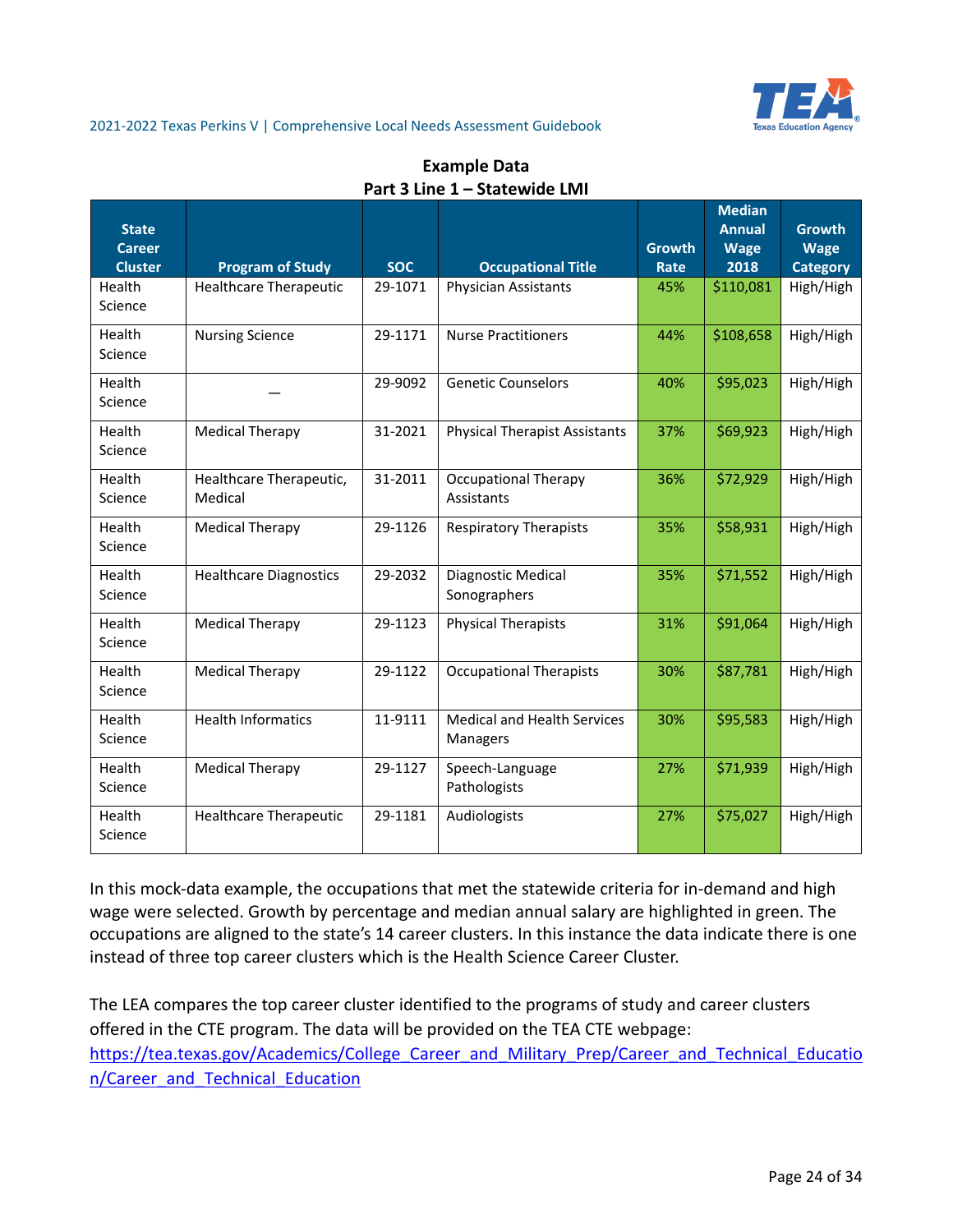

Part 3 – Line 2: Describe the alignment between the CTE Learners and the occupations identified in part 3 line 1. Second, identify any gaps between high-wage /in-demand occupations and CTE program offerings (1,000-character limit).

#### *Instructions:*

1. Using the data provided, compare the number CTE Learners (CTE concentrators and completers) in a career cluster aligned to occupations identified in part 3 line 1.

### **Example Data: Part 3 – Line 2**

| <b>LEA Rank</b> | <b>State Career Cluster</b>                    | <b>CTE Learners</b> |
|-----------------|------------------------------------------------|---------------------|
| 1               | <b>Health Science</b>                          | 652                 |
| 2               | Information Technology                         | 584                 |
| 3               | <b>Education and Training</b>                  | 485                 |
| 4               | <b>Law and Public Services</b>                 | 317                 |
| 5               | Manufacturing                                  | 243                 |
| 6               | <b>Human Services</b>                          | 155                 |
| 7               | <b>Hospitality and Tourism</b>                 | 140                 |
| 8               | Energy                                         | 111                 |
| 9               | Business, Marketing and Finance                | 105                 |
| 10              | Arts, A/V Technology & Communications          | 56                  |
| 11              | Architecture & Construction                    | 55                  |
| 12              | Agriculture, Food & Natural Resources          | 19                  |
| 13              | Science, Technology, Engineering & Mathematics | 14                  |

Note: Only career clusters with CTE learners are represented. Compare top career clusters identified in 3.1 of the CLNA to the LEA's top career clusters.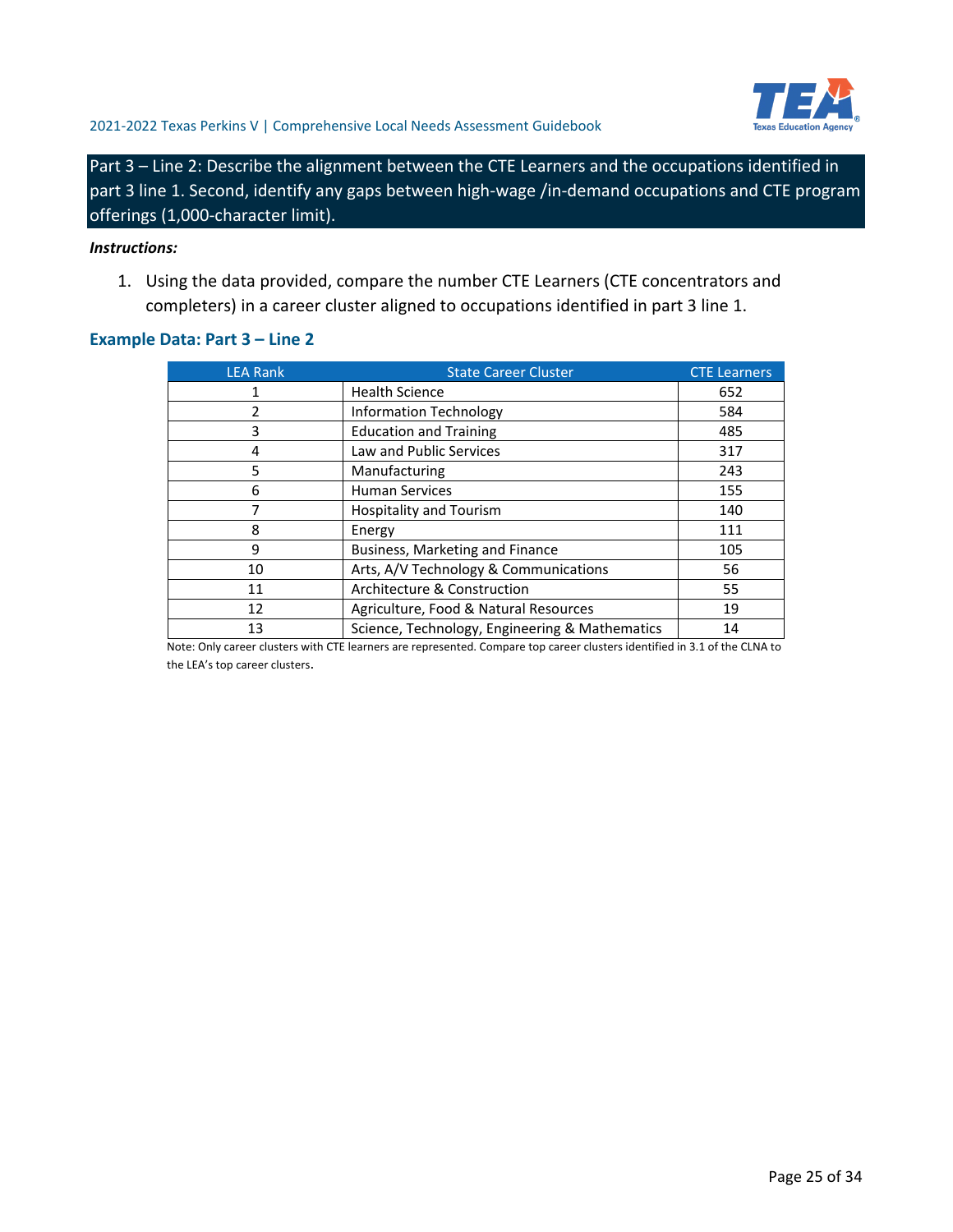

# <span id="page-25-0"></span>Part 4: Programs of Study/Size, Scope, and Quality

LEAs are required to assess whether their CTE programs:

- Offer a sufficient number of courses and programs to meet the needs of every student population
- Are broad as well as vertically aligned and linked to the next level of education
- Provide quality programing to develop student knowledge and skills and prepare them for success

Career & Technical Education (CTE) programs of study must meet the criteria of sufficient size, scope, and quality to be effective and seek funding under the Perkins V Act. Size is defined as providing sufficient opportunity for youth and adult learners to matriculate through concentrator and completer status at the secondary and postsecondary levels. This means that LEAs must offer a specific number of programs of study based upon high school total enrollment numbers. The table below demonstrates the minimum number of programs of study required:

| <b>LEA High School Enrollment</b> | <b>Number of Programs of Study Offered</b> |
|-----------------------------------|--------------------------------------------|
| Less than 500 students            | 1 program of study                         |
| 501-1,000 students                | 2 programs of study                        |
| 1,001-2,000 students              | 3 programs of study                        |
| 2,001-5,000 students              | 4 programs of study                        |
| 5,001-10,000 students             | 5 programs of study                        |
| $10,001 +$ students               | 6 programs of study                        |

LEAs should also provide the opportunity for students to complete a program of study within four years. Completion is defined as three or more courses for four or more credits. Scope is defined as including rigorous academic and technical standards, employability skills, and by providing students with opportunities to earn industry-recognized credentials, participate in work-based learning experiences, and connect secondary to postsecondary coursework. Quality is defined as providing sufficient opportunity to meet or exceed performance targets under the Perkins V Act, provide support for special populations enrolled in the CTE program of study, and procedures to continuously improve all aspects of programs under the Perkins V Act.

Focus efforts for this section of the needs assessment on how well LEA programs meet these statedefined terms. For instance, when evaluating size, consider the number of programs and courses offered, as well as the number of students served by CTE programs in relation to the total student population that could be served. Examine longitudinal data, both in the aggregate and disaggregated by Perkins-defined special populations and groups and look forward to examining student enrollment projections over the next few years.

To evaluate scope, consider how programs align and articulate offerings across learner levels, including curriculum, instruction, faculty and staff, facilities and equipment, and career development activities. Examine policies for, participation in and outcomes of credit transfer agreements and dual/concurrent enrollment programs.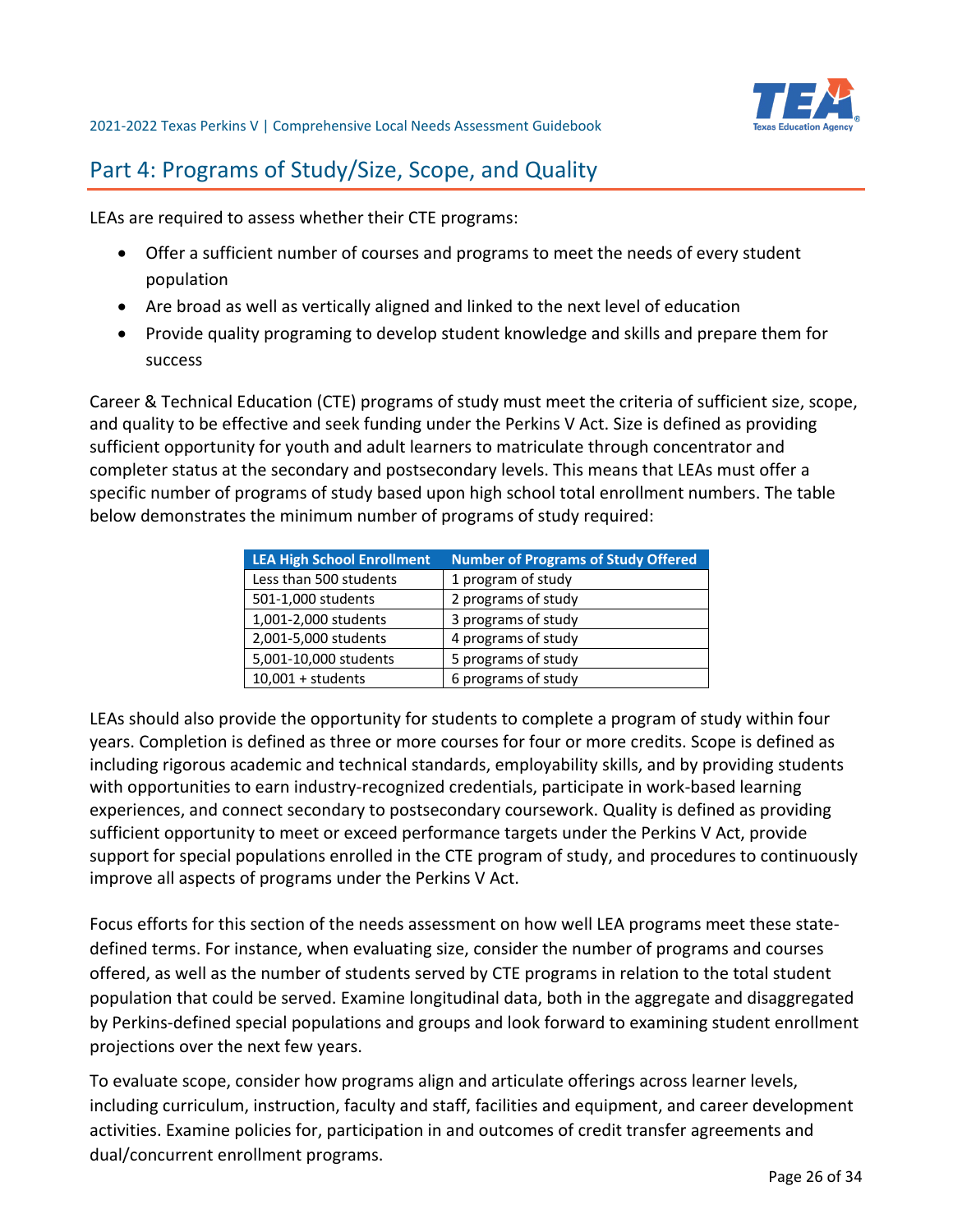

Explore whether the LEA program is delivering the full breadth of knowledge and skills within each subject area, or if there are gaps in the curriculum and opportunities provided. To assess this breadth, compare LEA curricular offerings to state standards and state-developed programs of study within each CTE subject area. Also consider if extended learning experiences, such as work-based learning, CTSOs, and articulated credit, are available across all programs of study, or only in some.

In this section, the law requires LEAs to evaluate whether their programs meet the core elements required for a state-approved program of study as well as meet the state's definition of size, scope and quality.

Part 4 – Line 1: Based on the LEA's high school enrollment, describe how the number of programs of study offered align with the number of students who could potentially be served (1,000-character limit).

#### *Instructions:*

- 1. Using the data provided, determine the total number of CTE Learners (CTE concentrators and completers) in each career cluster and compare to the percentage of the total student population.
- **2.** Compare to the minimum required programs of study by high school enrollment.

Part 4 — Line 2: Describe the involvement of secondary partners, postsecondary partners and employer/industry partners in the development, implementation, and phasing out/closure of CTE programs of study (1,000-character limit). *Instructions:*

Provide a narrative on the policy and procedure the local education agency uses to:

- 1. Develop new programs of study
- 2. Implement new programs of study
- 3. Retire or phase out programs of study

Part 4 — Line 3: Identify any gap areas between opportunities for students to participate in workbased learning and complete advanced academic courses compared to LEA enrollment (1,000 character limit).

#### *Instructions:*

Using LEA data, identify the level of participation of CTE Learners in each category:

- 1. Students participating in work-based learning opportunities
- 2. Students enrolled in or who completed an advanced academics course

### Definitions:

Work-Based Learning is a continuum of intentional activities and experiences designed to expand the boundaries of the classroom and prepare students for future career opportunities. Activities and experiences begin as early as pre-kindergarten and continue through postsecondary education.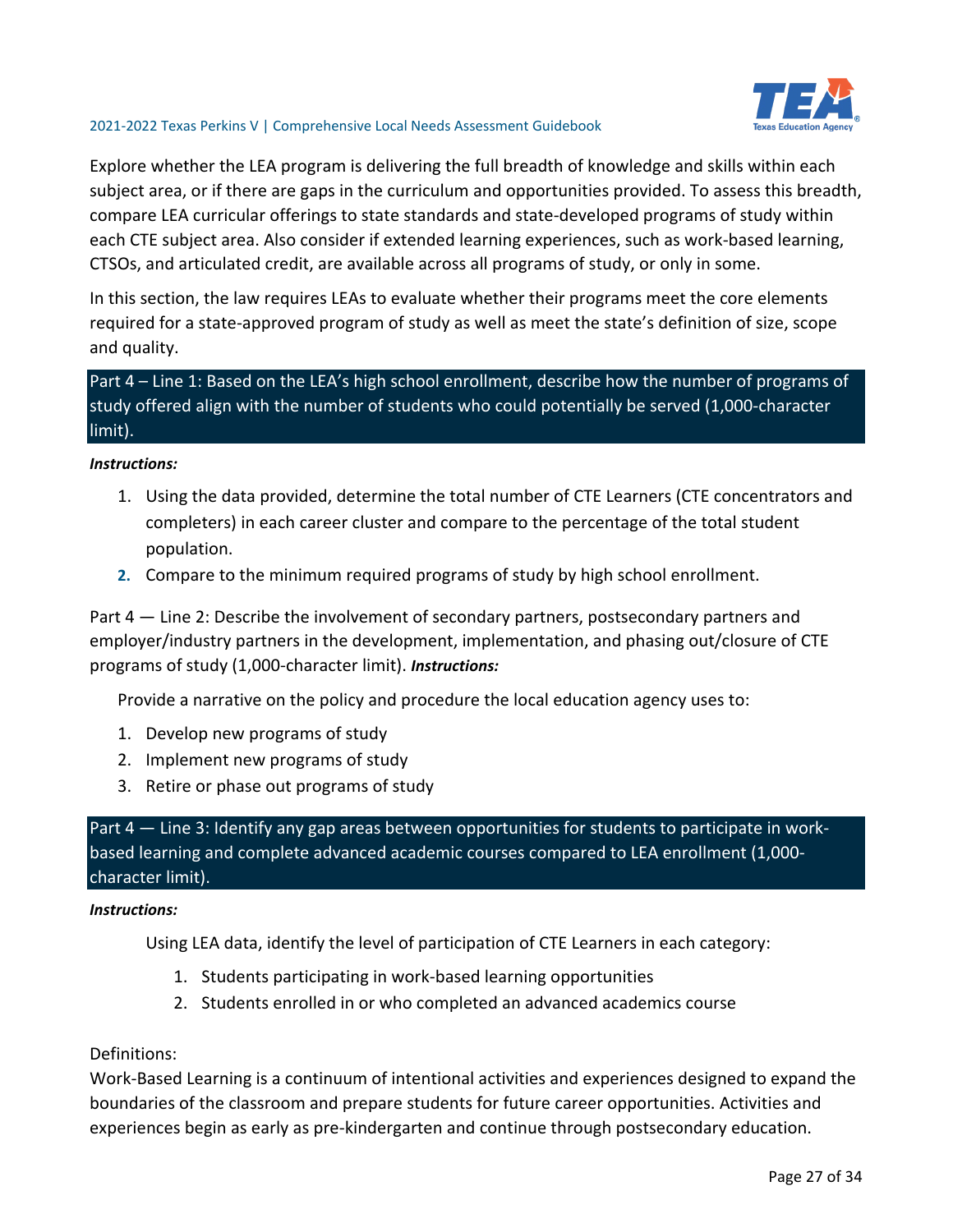

Advanced Academics includes courses, programs, assessments, services and supports that provide opportunities for students to demonstrate college and career readiness and earn postsecondary credit.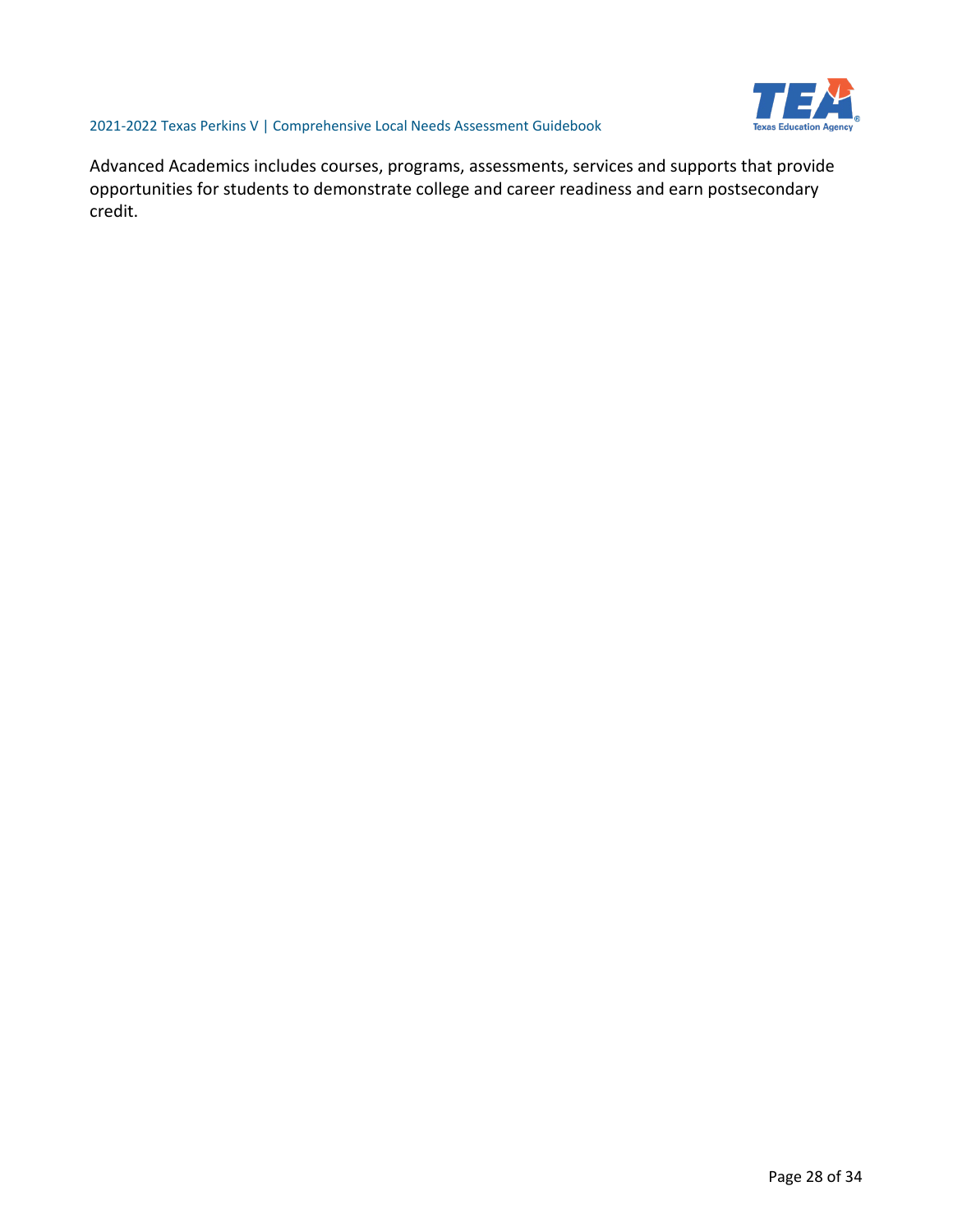

# <span id="page-28-0"></span>Part 5: Recruitment, Retention, and Training of CTE Educators

Ground the evaluation in this section in state and/or local policies and relevant terms defined in Perkins V, particularly the definition of "professional development," which emphasizes sustainability, relevance, and quality of these experiences.

When assessing the state of the LEA's staff, take a comprehensive view of what is known about educators, administrators, staff and guidance and career advisement professionals across programs. Evaluate what educators bring to the table:

- Preparation and credentialing
- Look for gaps in expertise within and across programs.
- Consider how educators and staff are recruited and prepared for their responsibilities, particularly new educators coming from an industry background.

Compare current staff capacity to future plans. If the LEA intends to develop new programs of study or expand career development services in the next four years, look at the current staff and make projections about where there is a need to increase skills or hire new staff.

It is vital to evaluate the ways in which the LEAs are supporting faculty and staff through wages, benefits, professional development, and recruitment and retention activities. Develop surveys or conduct focus groups to seek feedback on faculty and staff needs and preferences. Consider methods for recruiting and retaining educators and staff from populations traditionally underrepresented in the profession. Analyze the demographics of teachers and staff in comparison to the makeup of the LEA student body and consider to what extent students are learning from educators who reflect themselves and their communities.

In this section, the law requires LEAs to assess and develop plans to improve the quality of their faculty and staff through recruitment, retention and professional development, with particular attention paid to diversity in the profession.

Part 5 – Line 1: Describe professional development opportunities for faculty, staff, counselors, and administrators. Include examples of the effectiveness of these experiences at improving student outcomes (1,000-character limit).

*Instructions:*

- 1. Provide a narrative on the professional development provided by the LEA. Delineate by:
	- i. Intended audience (Teacher, Counselor, Administrator, or CTE staff only)
	- ii. Number of trainings offered per school year
	- iii. Type of training offered
- 2. Provide a narrative on the direct relationship between the training offered and improvements in student outcomes.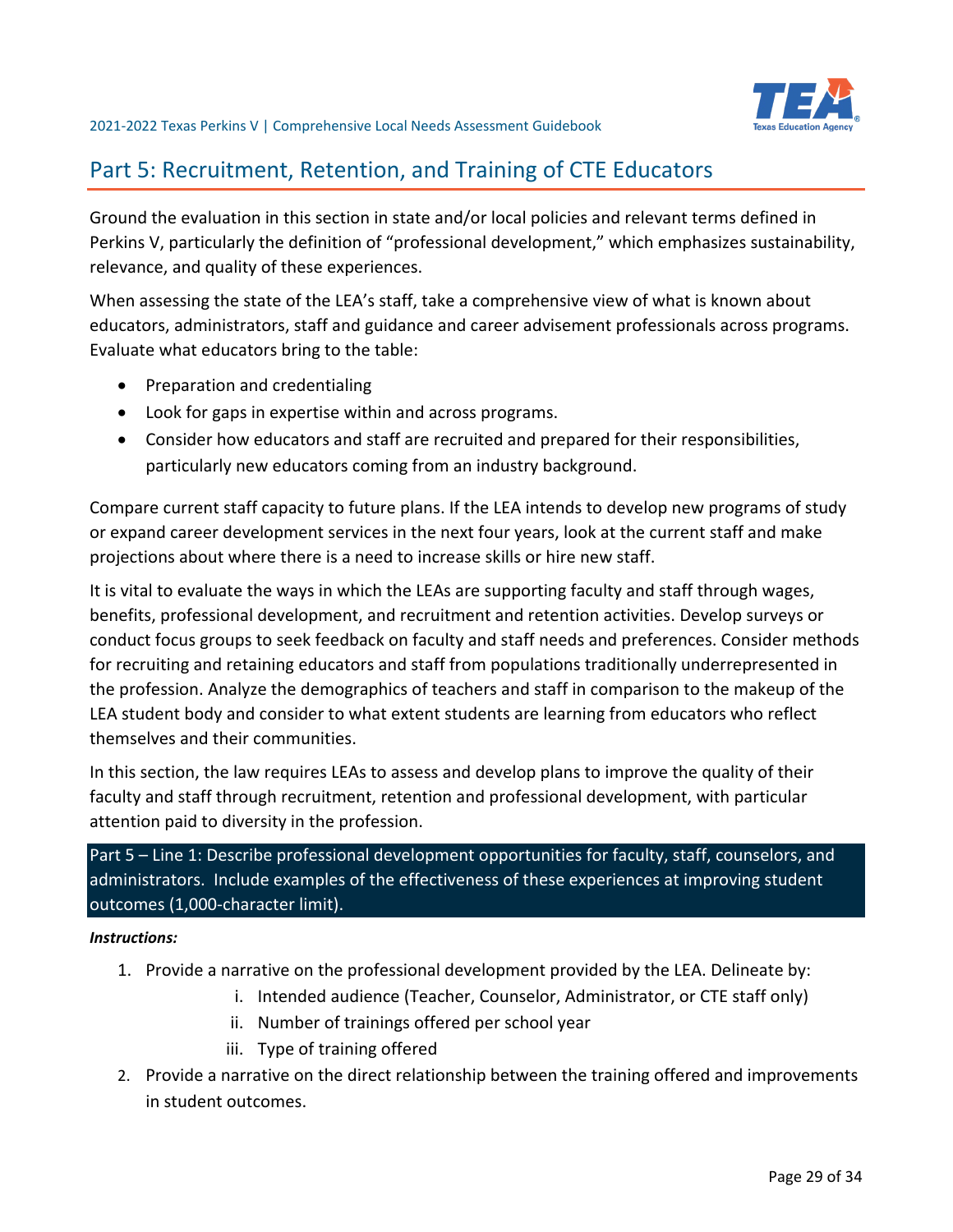

Part 5 – Line 2: Identify the processes that are in place to induct and retain faculty and staff. Evaluate these processes for effectiveness with an emphasis on individuals coming from industry (1,000 character limit).

#### *Instructions:*

- 1. Provide a narrative on the policy and procedures the LEA uses to induct and retain CTE staff members.
- *2.* Using LEA data, evaluate the LEA's retention rate of CTE teachers that enter the profession from industry.

Part 5 – Line 3: Evaluate faculty in CTE programs for appropriate credentials with related workplace experience in the program area (1,000-character limit).

#### *Instructions:*

- 1. Using LEA data, determine the percentage of CTE teachers who meet state teacher certification requirements.
- 2. Address any needs associated with teacher demographics.
- 3. Identify needs related to teacher workplace experience based on the program area.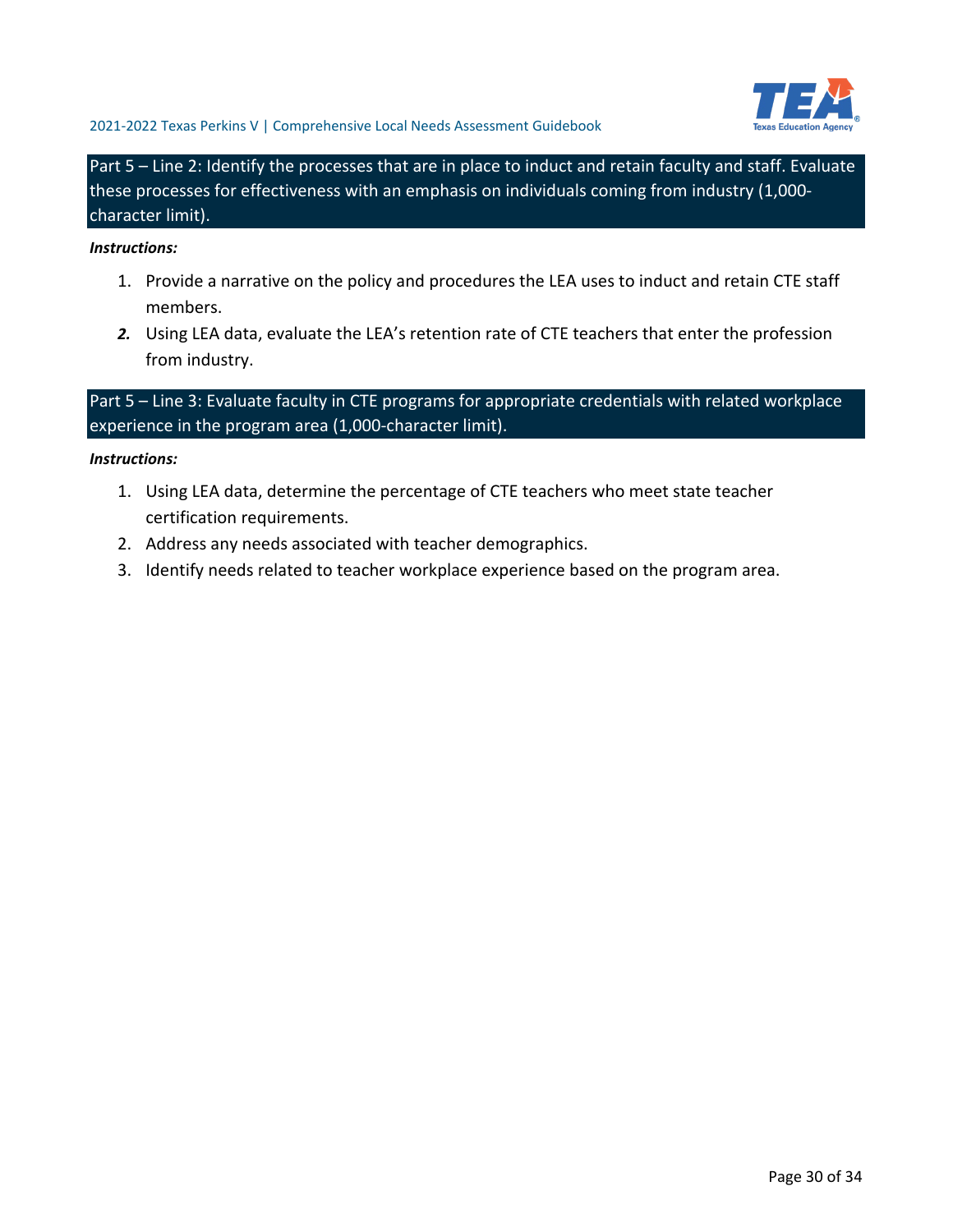# <span id="page-30-0"></span>Part 6: Improving Equity and Access

LEAs are required to evaluate progress in providing all students equal access to CTE programs, particularly CTE programs that lead to strong positive outcomes for students, and in providing CTE in a manner that maximizes success for special populations.

This component can be broken down into three subsections: access, performance, and program delivery. First, look at participation data for students from special populations, and consider how the LEA promotes programs, recruits students and provides career guidance. Some strategies for inclusion include promotional materials that depict students from special populations; active recruitment of students from special populations; and career guidance that helps students from special populations choose a pathway that fits their goals and strengths.

Next, consider student performance data for special populations by bringing in the data disaggregation and root causes and strategies analysis conducted for the Student Performance section of the needs assessment. In consultation with stakeholders, develop plans to implement the strategies identified through the root causes and strategies analysis and measures to evaluate LEA progress on those strategies.

Finally, consider the LEA program delivery through an equity lens. Look at the accommodations, modifications, and supportive services the LEA offers, and examine the LEA curriculum, instruction, materials, and assessments for cultural inclusion content. In addition, identify barriers to participation in work-based learning, CTSOs and articulated credit opportunities and the LEA strategies for addressing those barriers. Deepen this analysis by conducting focus groups, surveys or interviews with students from special populations, their parents (if appropriate) and community-based organizations that work with special population groups. These outreach activities can help the LEA learn more about needs and preferences, and perceptions of how well programs are helping to reach performance goals.

In this section, the law requires LEAs to evaluate progress in providing equal access to CTE programs, particularly CTE programs that lead to strong positive outcomes for learners, and in providing CTE in ways that maximize success for special populations, especially in programs leading to high-skill, highwage or in-demand industry sectors or occupations.

Part 6 - Line 1: Evaluate student groups taking part in CTE at disproportionate levels, in comparison to the overall student population. Identify which groups are over and underrepresented (1,000 character limit).

#### *Instructions:*

- 1. Using the data provided, determine the CTE Learners (CTE concentrators and completers) rate of each group and compare to the overall student population.
- 2. Determine which CTE concentrator group are over and/or underrepresented.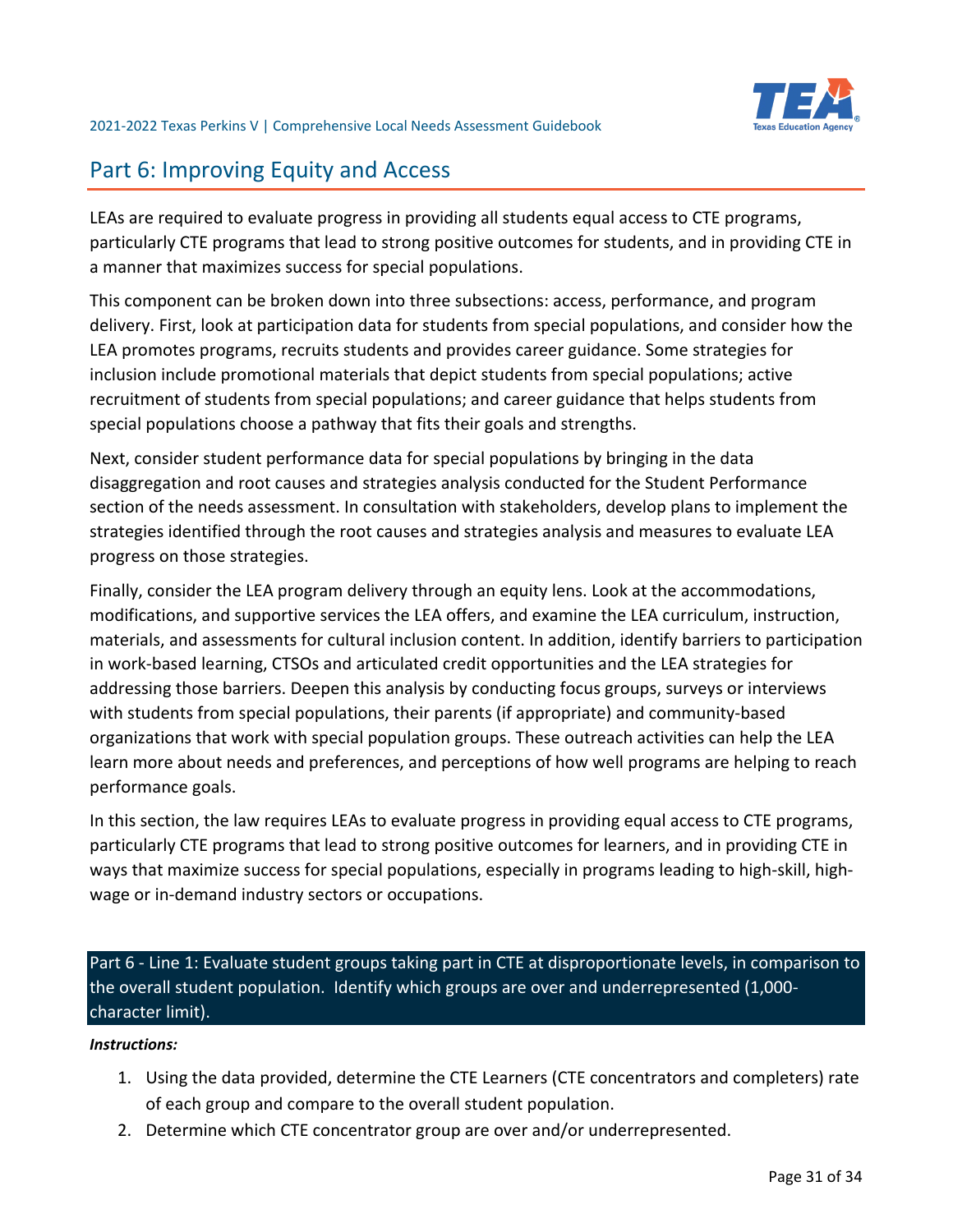

Part 6 – Line 2: Identify any barriers that prevent certain populations of CTE learners from accessing programs, such as prerequisites/admission requirements, transportation, and scheduling. Identify the student groups most affected by these barriers (1,000-character limit).

#### *Instructions:*

- 1. Provide a narrative on the barriers in the local education agency to CTE programs.
- 2. Provide a narrative on the identified barriers and the student populations affected by group.

Part 6 - Line 3: Describe how and when do the LEA recruits students into CTE programs. List the methods of reaching all students, including students from groups identified as special populations and from different races, genders, and ethnicities (1,000-character limit).

#### *Instructions:*

1. Provide a narrative on the policy and procedures used to recruit all students including special populations into the local education agency's CTE programs.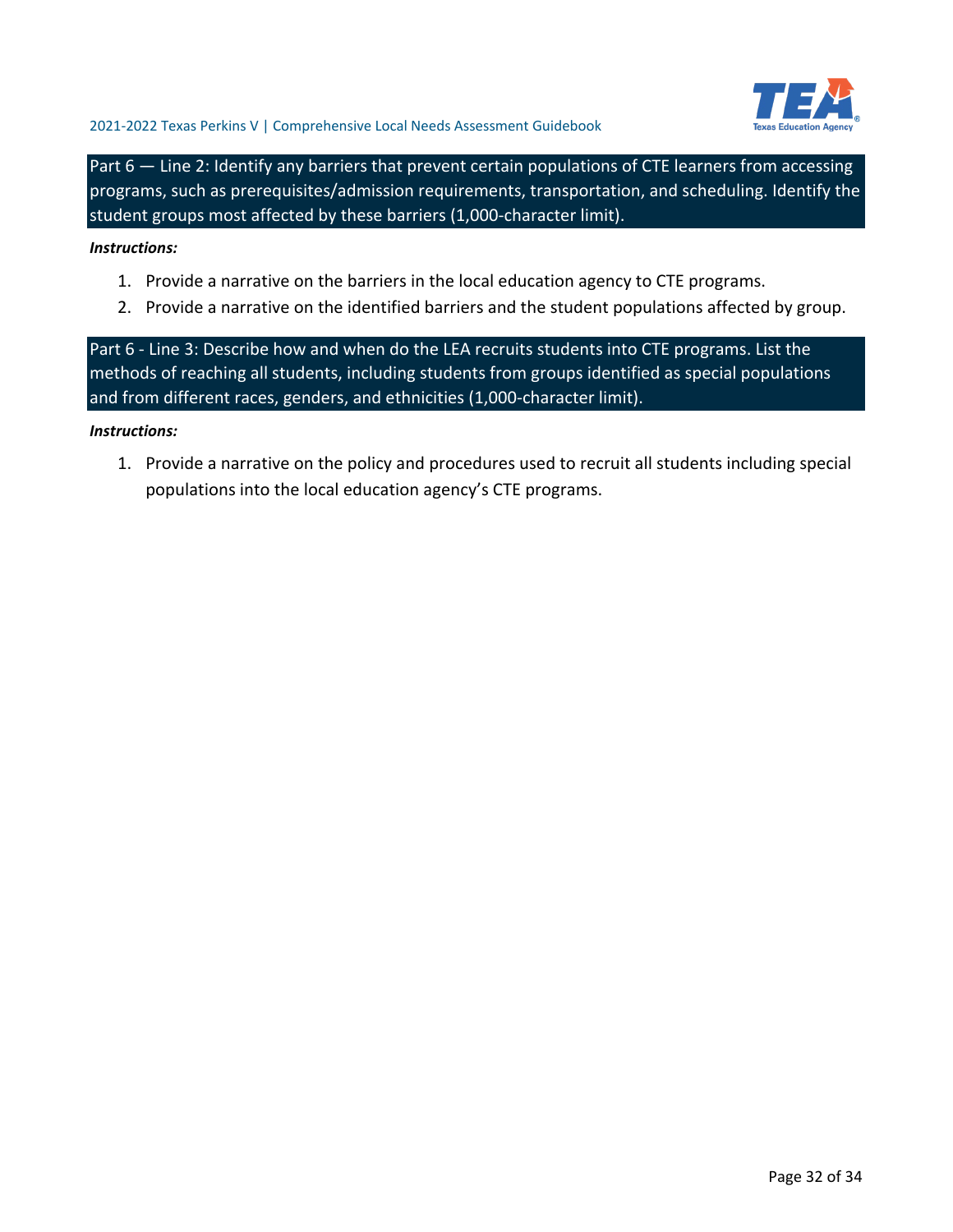

# <span id="page-32-0"></span>Part 7: Summary

Eligible recipients are required to summarize sections of the CLNA. A helpful tool in this process is to examine the program through the lens of the four components of a quality CTE program. The components address the decision making needed for delivering quality CTE programs, including:

- Deciding which programs to offer
- Determining alignment across learner levels and between academic, technical and employability skill standards
- Selecting curriculum and instructional strategies
- Planning opportunities for work-based learning, career and technical student organization (CTSO) participation, and articulated credit
- Ensuring support for faculty and staff
- Guaranteeing access and equity for all CTE students.

LEAs will merge these separate analyses into one set of findings and engage stakeholders in setting a future vision for addressing these needs, including deciding which programs and activities to prioritize for funding in the Perkins V local application.

Translating the CLNA into action is an invaluable opportunity to focus on program improvement and to implement plans that will have a long-term impact on access to high-quality CTE for all students. This is the LEAs opportunity to help strengthen and improve the entire education system through the benefits of CTE.

LEAs will merge the analyses outlined above into one set of findings and engage stakeholders in setting an action plan for addressing these needs, including deciding which programs and activities to prioritize for funding in their Perkins V local application.

# Part 7 - Line 1: Describe the LEA's overall mission and vision for CTE programming (1,000-character limit).

#### *Instructions:*

Provide a narrative on the overall mission and vision of the LEA's CTE program.

Part 7 – Line 2: List the top (three-five) CTE priorities over the next four-years (1,000-character limit).

#### *Instructions:*

Using the data provided and the prior sections of the CLNA, provide a narrative on the local education agency's top five priorities. Note: Priorities as established with input from stakeholders in accordance with Perkins V requirements.

Part 7 - Line 3: List the top three most aligned CTE programs of study based on regional labor market information and the plan for continuing support or expansion of these programs. List the three least aligned CTE programs of study and the plan for transforming or retiring these programs of study (1,000-character limit).